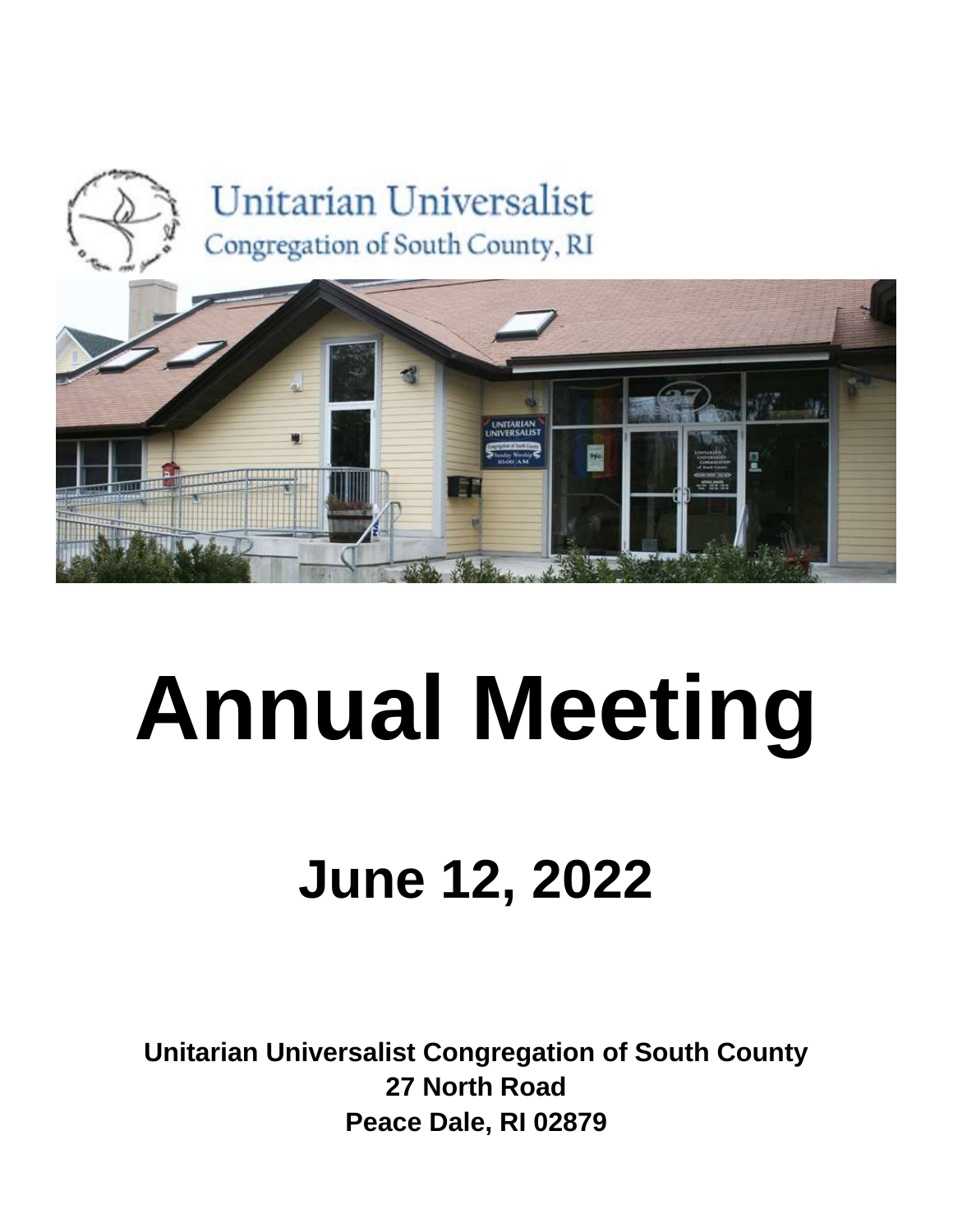# **Table of Contents**

| <b>Annual Meeting Agenda 2022</b>               | $\overline{2}$ |
|-------------------------------------------------|----------------|
| <b>2021 Annual Meeting Minutes</b>              | 3              |
| <b>President's Report</b>                       | 4              |
| <b>Minister's Report</b>                        | 5              |
| <b>Director of Religious Education's Report</b> | 7              |
| <b>Finance Assistant's Report</b>               | 8              |
| <b>Budget Summary</b>                           | 9              |
| <b>Facilities Committee Report</b>              | 11             |
| <b>Finance Committee Report</b>                 | 12             |
| <b>Stewardship Committee Report</b>             | 14             |
| <b>Communications/Publicity Committee</b>       | 14             |
| <b>Membership Committee Report</b>              | 15             |
| <b>Music Committee Report</b>                   | 15             |
| <b>Personnel Committee Report</b>               | 16             |
| <b>Social Justice Report</b>                    | 17             |
| <b>Worship Committee Report</b>                 | 20             |
| <b>Nominating Committee Report</b>              | 20             |
| <b>Pastoral Care Committee Report</b>           | 21             |
| <b>Helping Hands Report</b>                     | 21             |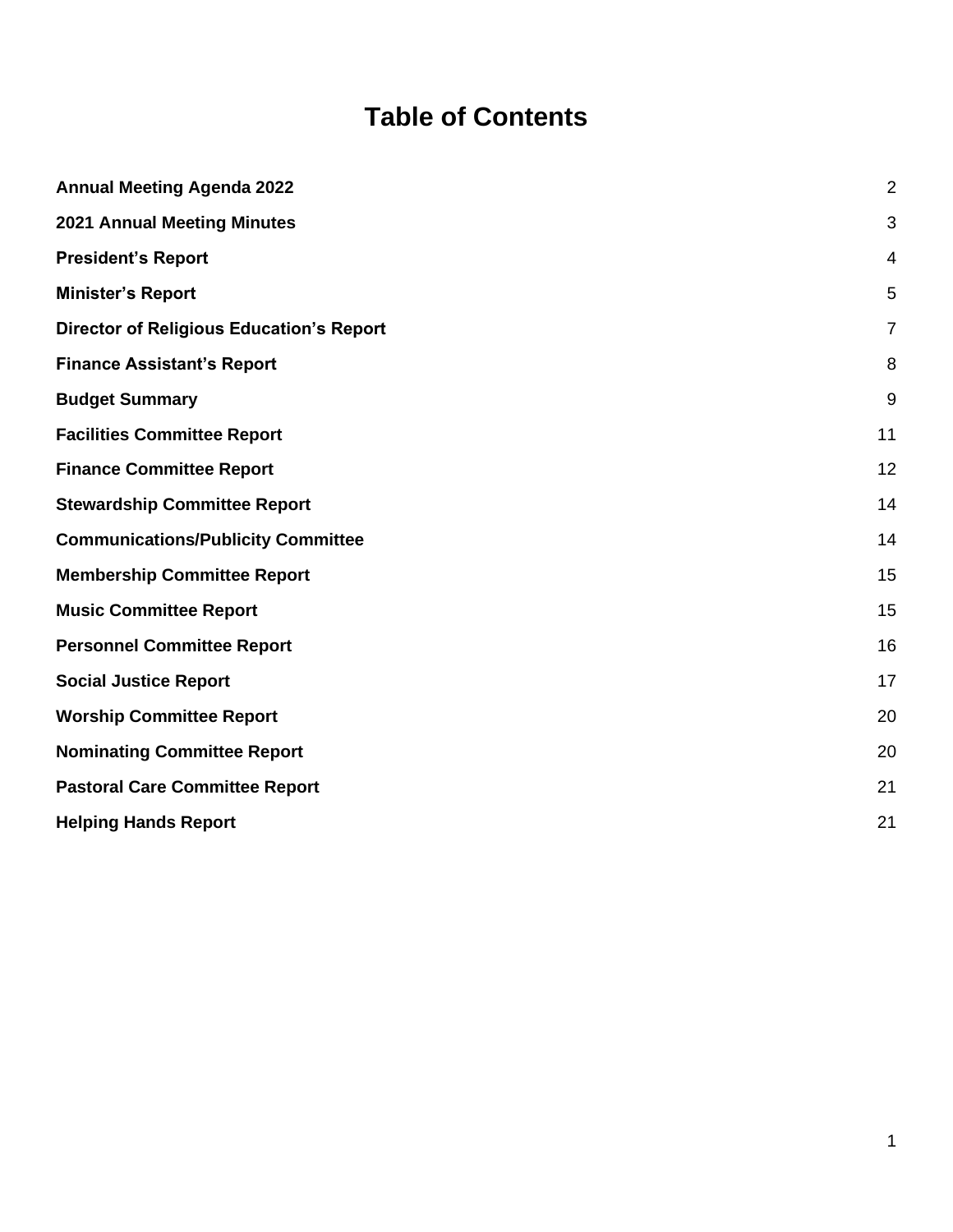<span id="page-2-0"></span>*Annual Meeting Agenda 2022*

#### **UUCSC**

# **2022 Annual Business Meeting Agenda**

#### **June 12, 2022**

Approval of the Minutes of the 2021 Annual Business Meeting

Acceptance of the Reports

Approval of the Annual Budget

Report of the Carolyn Steere Hurdis Fund for Social Justice

Report of the Nominating Committee

Election of Officers and Directors

Election of Nominating Committee

Installation of the Board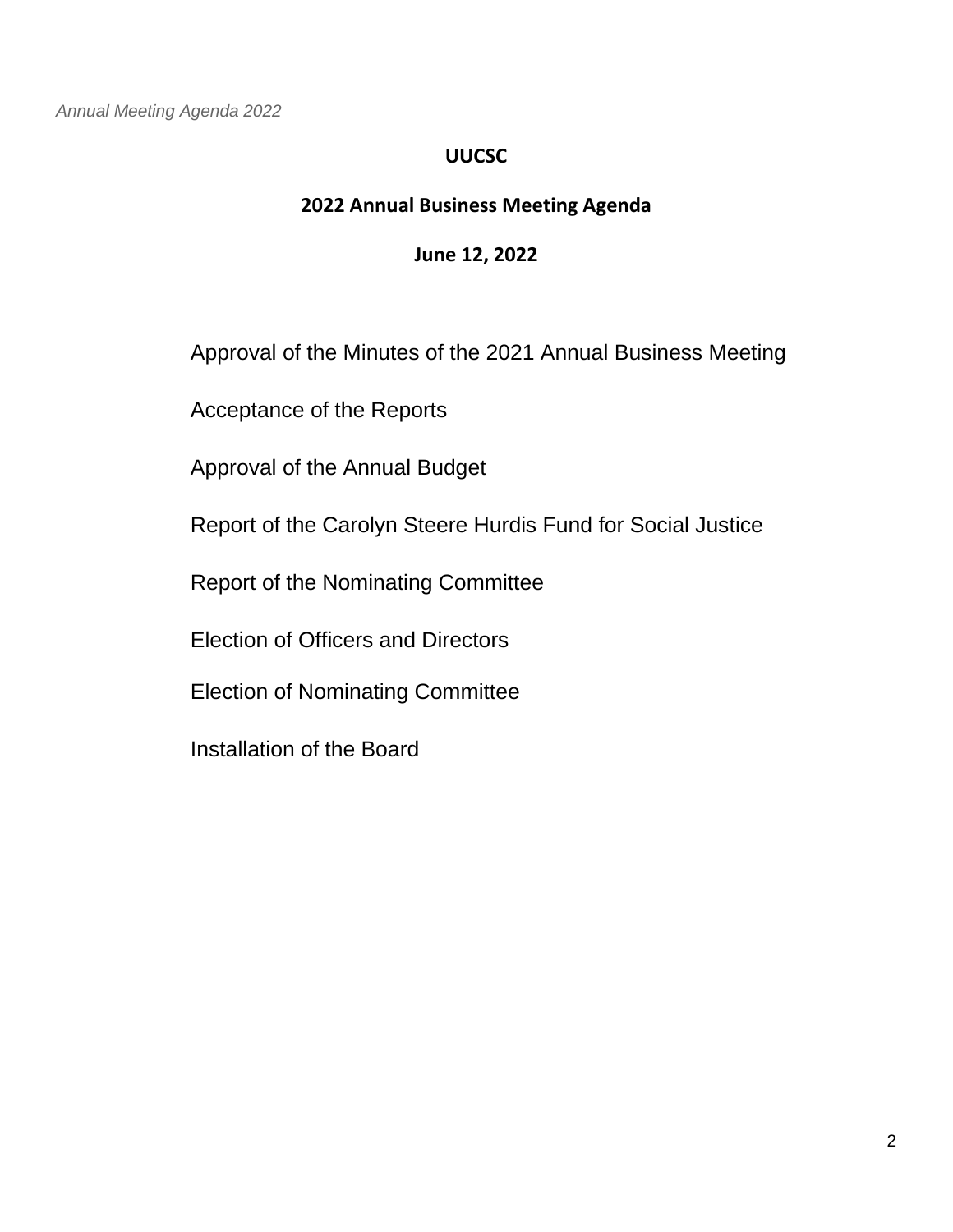# <span id="page-3-0"></span>**Minutes of the Unitarian Universalist Congregation of South County Annual Meeting June 20, 2021 via Zoom (Approved by BOD by email 6-25-2021)**

A quorum of 63 members were present via Zoom.

Etta Zasloff gave directions on Zoom voting. Natalie thanks Etta and everyone on Communication Committee for making this meeting happen.

**Call to Order:** 11:05 AM by President Natalie Herbermann

#### **Invocation and Welcome:** Natalie Herbermann

Acknowledge of beautiful last service led by Rev. DL and the sadness felt. A moment taken together to center and switch gears.

#### **Approval of the Minutes of the 2020 annual business meeting**

**MOTION:** Betsy Dalton moved to accept the minutes. Seconded by Elise Bender. PASSED unanimously.

**Treasurer's Report:** Mary Alice Kimball A copy is on file with the board clerk and available on the UUCSC website.

- We knew 2020-21 would be a difficult year and we did start with a deficit budget but will hopefully be ending with a net profit. Finance Committee will know by end of July.
- Our Living Legacy (OLL) campaign, which we started with Rev. DL's encouragement, has done very well. We anticipate reducing our mortgage payment from \$2500 a month to approximately \$411 a month.
- Mary Alice Kimball thanked all our members for their support and generosity.
- Pledges are still coming in. If you haven't done so already, please fill out a pledge card. Discussion of the report: Larry Kelland said he has never seen a budget look so good.

**Administration Reports:** Copies were made available to UUCSC members on the website and will remain there for perusal. Copies are also on file with the board clerk.

#### **Annual Budget Presentation:** Mary Alice Kimball

#### **Expected Income:**

- Less for 2021-22
- No PPE loans, prior PPE loan was completely forgiven
- Pledges down. Pledges make up 80% of income. Please pledge if you have not done so.
- Expected fundraising for the year will include Dining for Dollars and the Holiday Fare.
- Rental income is stable
- Total anticipated income is \$214, 490 Expenses:
- Ministry expense based on expected interim minister at 75% based on fair compensation to staff per UUA guidelines.
- Mortgage is only 2% of expenses
- Staff costs are included in their respective categories (i.e. Music and Religious Education)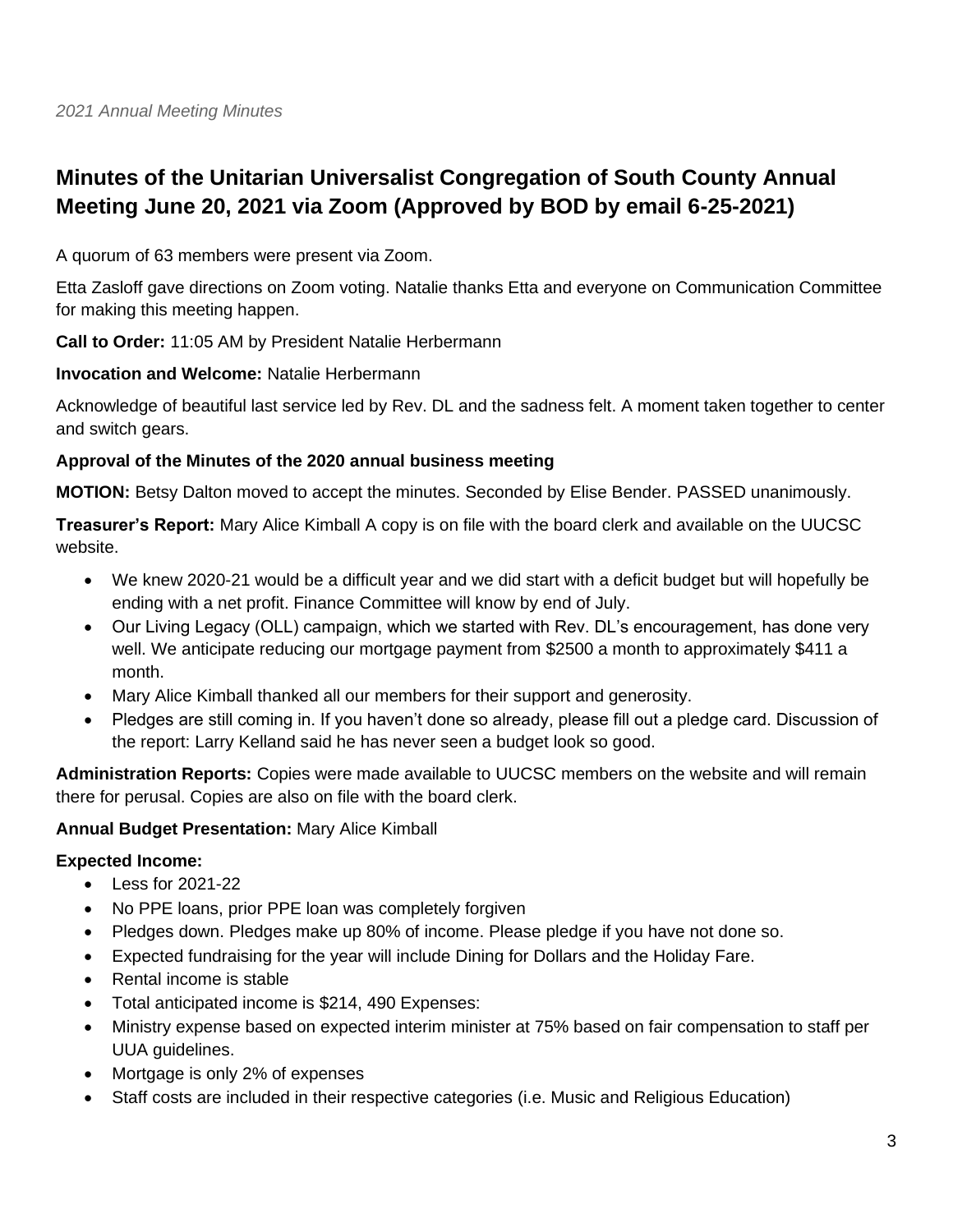- Facilities expenses are estimated to be \$33,081 and consist of condo fees, repairs and maintenance, insurance, electricity, and heating.
- UUA billed us \$14,500 for the current year; we have budgeted to pay \$5000. Finance hopes to increase that payment in coming years.
- Expenses total \$230,898 Total expenses minus total income gives us a deficit of \$16,408. Mary Alice explains that if we close out 2021 with a net profit, she will make a motion at the next board meeting to move that money into operating expenses, thereby narrowing the deficit. She pointed out that last year we paid \$15,000 in mortgage expenses and this year we will be paying \$5,000.

#### **MOTION: Aline Couture moved to approve the 2021-2022 annual budget. Linda Whyte Burrell seconded the motion. Motion passed unanimously.**

#### **Report from the Nominating Committee: Elizabeth Donovan, Chair**

- Acknowledgement of difficult year and how staff and many volunteers worked hard to keep the congregation going. Encouragement for new volunteers to step forward.
- Brief explanation of which positions we were voting on and the fact that two vacant positions set to expire in 2022 were appointed by the board due to a resignation and one person leaving a position to fill another position. Those positions are: Elise Bender as vice-president, term expiring June 2022 Mary Fulton as clerk, term expiring June 2022

#### **Presentation of Slate:** Natalie Herbermann

**President**—Elizabeth Donovan for a term ending in June 2023 **Treasurer**—Mary Alice Kimball for a term ending in June 2023 **Directors**—Nancy Dean, Bill Rodriguez and Charlie Donnelly, for terms ending in June 2023 **Nominating Committee**—Val Follett for a term ending June 2024

Nick Smith led a shout out for Natalie for leading us through a difficult period. Natalie thanks everyone on the board for stepping up and helping out.

**MOTION: Alison Buffum moves to approve the slate of nominees as presented. Clare Sartori seconds the motion.** Vote: 61 yes; 2 abstentions. Motion PASSED

Installation of Officers: Natalie Herbermann

The meeting adjourned at 12:40pm.

Respectfully submitted, *Elizabeth Donovan, Clerk*

<span id="page-4-0"></span>*President's Report*

# **President's Report 2021-2022**

UUCSC has had a roller coaster of a year!!! We were in a very challenging position in July 2021—we had been in Covid lockdown for 16 months and had been unable to meet in our sanctuary; Covid was continuing to disrupt our lives; we were without a minister or an office administrator; and much work needed to be done to reopen our building for use. Perhaps worst of all there was a sense of unease after the abrupt departure of our minister of five years. There was much sadness and confusion, some anger and a sense of uncertainty.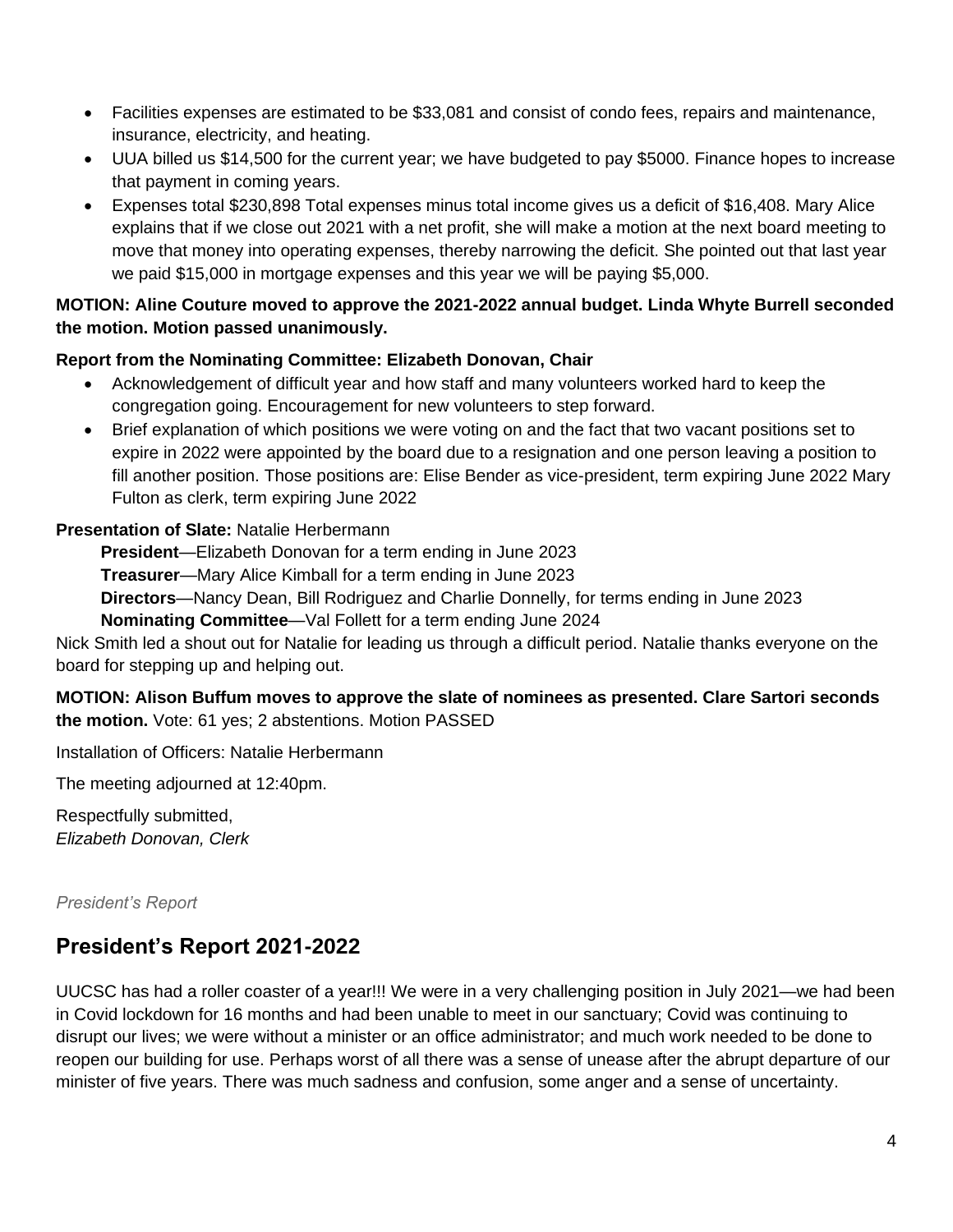We picnicked our way through the summer as volunteers were busy cleaning and doing repairs on our building and the board was meeting frequently to craft protocols for returning to the sanctuary; to appoint a team to hire an administrator; to understand and start the process for hiring a new minister; to explore ways to keep the congregation connected and to try to really listen to what all of our members had to say. We met for the first time in the sanctuary since the start of the Pandemic on September 12, 2021. By December 6 we were back on Zoom. With varying degrees of success, we have tried our best to connect with those in the congregation who could not attend in person—it is an ongoing conversation.

It would take too long to fully recap all that has occurred since July but look at where we are today! Rev. Denis Paul joined us at the beginning of December and his energy, experience, playfulness, wisdom and compassion have done much to reinvigorate and bring the congregation together. We are meeting in-person AND online and spiritual reflections have been a tremendous hit. We have a wonderful, professional, dedicated and resourceful staff—DRE Lee Cowan, MD Mike Galib, Congregational Administrator Sara Kaplow and Financial Administrator Sue Rogala. Members have stepped up to volunteer their time in ways big and small as we continue to navigate the ongoing Pandemic.

I can't thank everyone enough for all the work that has been done. I have had an *absolutely incredible board* to share the decisions with, to do the tasks required, to teach me all I didn't know about the congregation and board work. From finance to floor cleaning, I am simply bowled over by what people do for this congregation and for each other and the wider world. If ever someone needs a reason to be part of a church, religious or spiritual community (choose the word or supply one you are comfortable with) I hold UUCSC up as a model. As we came together in good times and sad this year, I often had goosebumps. *This is why* this community of supportive, sometimes argumentative, always searching and learning, always sharing and caring individuals does the hard work to keep UUCSC going. *This is why! "Love is the spirit of this congregation and service is its prayer."*

I believe UUCSC is in very good shape, but it is fragile—we need to continue to talk with each other and truly listen. We need more fundraising. We need new people to step up to volunteer. We need to move beyond just reacting to crises and look at the bigger picture. I am excited to do this joyful work and I hope you are too.

With joy and gratitude for each and every one of you,

*Elizabeth Donovan* President

<span id="page-5-0"></span>*Minister's Report*

# **Minister's Annual Report, May, 2022**

Our formal relationship of minister and congregation began on December 1, 2022, just as the Omicron variant of Covid-19 was beginning to present itself. The worship committee went ahead with its previously arranged plans for Sunday worship in-person in the sanctuary, giving me a chance to attend services, meet as many people as possible, and spend some time with DRE Lee and the youth and adults in the Religious Education program. I lead the Christmas Eve Eve service, as we practiced what on my first day seemed like extreme protocols. They turned out to be quite prudent — perhaps even prescient.

Over the holidays many contracted the virus (thankfully nobody in our congregation died), so we went to allvirtual via Zoom for the month of January. We were surprised to find how rich the conversations were afterward, which prompted us to devise a plan for two services on the Sundays when I lead worship: one in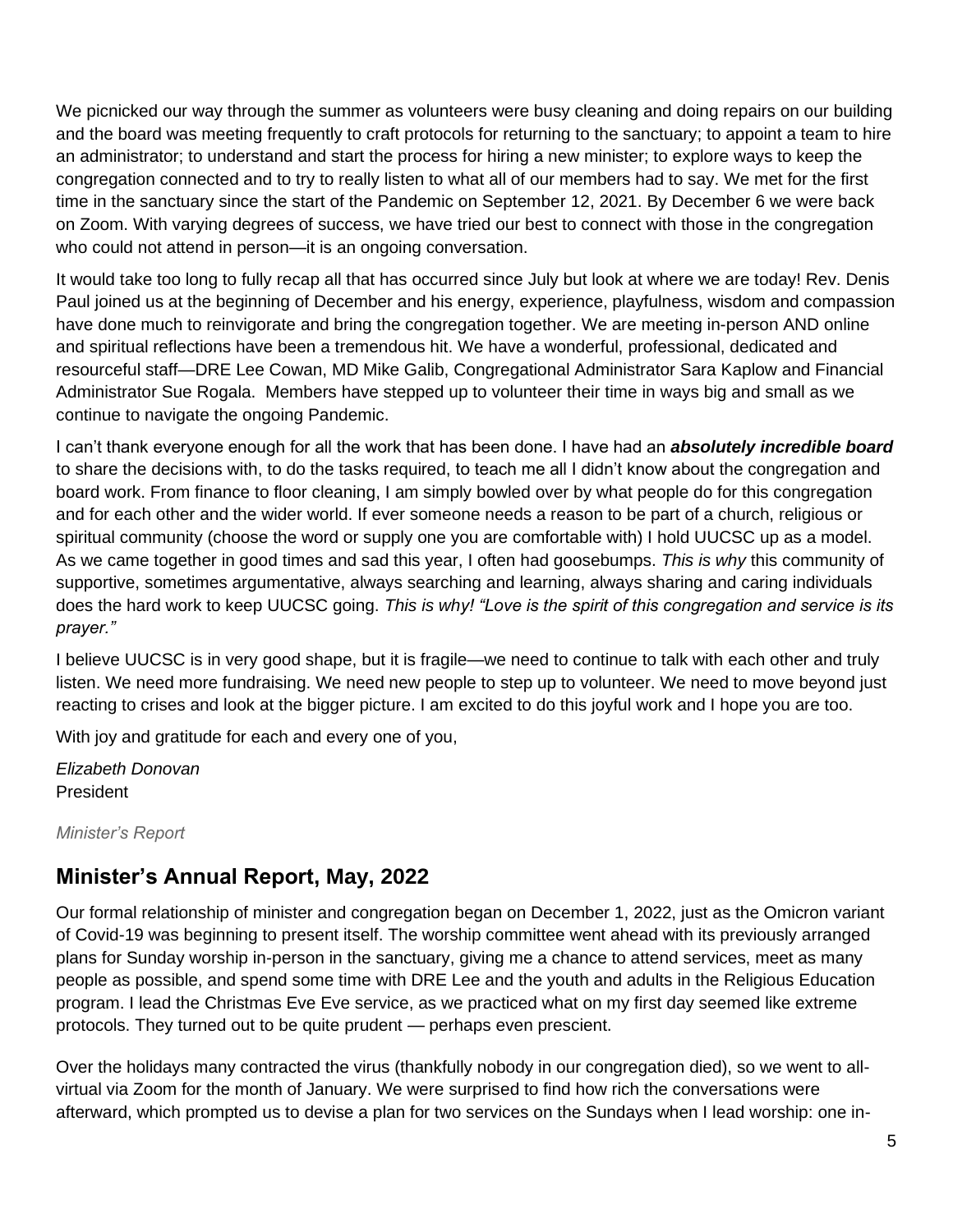person, in the sanctuary, with all the protocols in place; and one afterward via Zoom, followed by a sermon reflection.

Except for a couple of special exceptions, we've continued with this model until now, and will do so through the end of the church year. At first, there were worries that two services might bifurcate the congregation, but that has not proven to be the case. Regulars to the Zoom service express to me appreciation and a deeper sense of connection. And they come to the outdoor services when offered if they feel safe.

I've spent much of my time in the last few months getting to know you, through one-to-one conversations and group conversations I call "Beverages and Banter," my model of what many ministers call "Community Office Hours." I've had the pleasure of conversation with well over 50 people as of the time of this writing, and have more planned. It will take a while to meet everyone in this way, but it will happen. It really is an honor to spend time like this.

I've had the pleasure of attending meetings of virtually every committee in the congregation, and have been pleased by the obvious health present. In many ways, this congregation functions like a family-sized church in which people are able to bring their best skills to the places where they are most needed. The Coordinating Council, aka "the Sisterhood of Getting it Done," could serve as a role model for congregations of any size the way it nurtures and supports natural leaders while keeping lines of communication open. I also believe a slightly different form of leadership development could work well here, now that human and financial resources are shrinking because of the pandemic and other universal demographic stressors. Current leaders I've spoken with are interested in identifying those who could be great leaders, and mentoring them as they gain skills in areas that interest them. This could work especially well to meet the needs of parents of young families.

DRE Lee and I have a mantra that many in the congregation could probably recite by heart: "our goal is to nurture a generation of youth who grow up to choose Unitarian Universalism as their faith because we belong to them and they belong to us." To that end, we've been working to create more intergenerational services, in which children are welcomed, included, spoken directly to, and where get to see their own artwork displayed in the sanctuary. We're starting to use the sanctuary differently, even rearranging the seating for Easter.

One way we've used our sanctuary is for memorials, which hadn't happened in the space for two years. I have officiated two memorial services so far, one for a UU from Delaware and one for the daughter of member Ann Seemann. Two more memorials are coming up for members Nina Collier and Dorothy Devine. We also have lost Rod Driver, whose memorial was held elsewhere.

You all have been very generous with your contributions to the Agape Fund, from which \$1,150 has been disbursed to individuals and organizations, leaving a significant balance.

It's been a good few months, with lots of laughter and emergencies and some sadness. Everything has made us stronger, because it's all had the effect of deepening our relationships, building even more trust among congregants and staff, and getting us back into congregational life that looks "normal" again.

I look forward to another year with you all as we redefine "normal." Isn't that the job of Unitarian Universalists?

#### In Peace,

<span id="page-6-0"></span>*Rev. Denis Letourneau Paul*Director of Religious Education's Report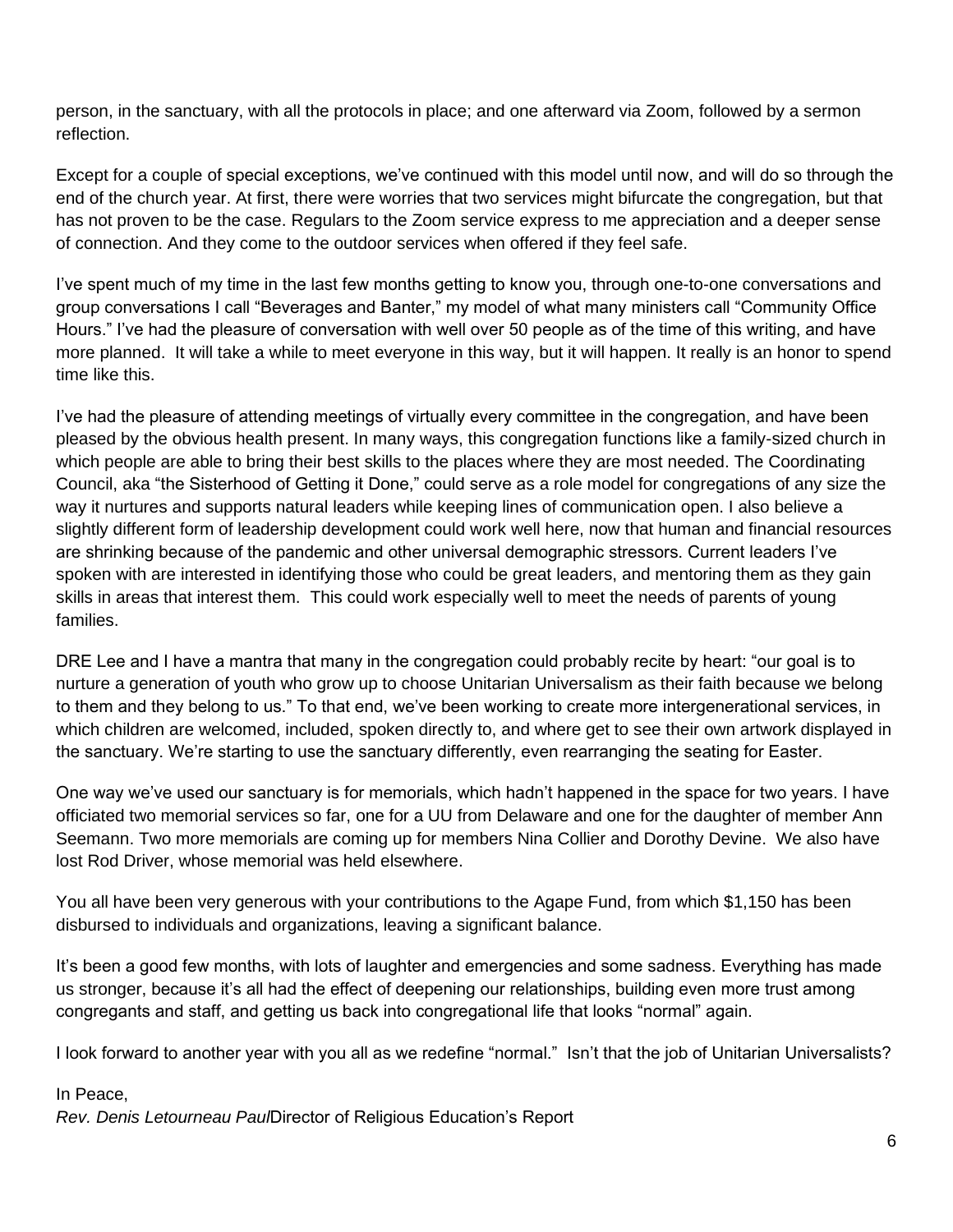#### **DRE Annual Report 2022**

The RE Program goals were as follows:

- 1. Build Community within and beyond UUCSC
- 2. Learning UU Principles and having consistent circle time with Roses/Buds/Thorns
- 3. Find more committee members
- 4. Continue to educate and promote OWL and Coming of Age to take steps towards having these programs in place in 1-2 years.
- 5. Offer separate activities for middle school youth.

The RE Committee has met every month this year. Its members are Bethany Sorrentino, Barbara Pagh, Jenny Rebecca, Amber Collins and Pam Santos.

We have a wonderful nursery staff. Jenny Rebecca is an incredible, loving addition to our staff as well as to our RE committee. Our nursery assistant is a high school student, Simon, who is incredibly attentive and wonderful with the kids.

In RE we have had anywhere from 5-20 kids on Sundays. We average about 13. We have 24 kids who are registered and we've had eight new families drop in to check it out.

We have made great progress in meeting all of our goals this year.

Our first goal of building community has been the backbone of our time together. We did a lot of identity building and sharing at the beginning of the year in RE, culminating in our paper identity collage quilt. And I think we've done a great job in uniting together as a whole congregation. By the end of June we will have done at least 8 multi-gen services and 10 Time for All Ages at the beginning of other services. These have been an important part of helping the whole congregation (including families) to come together and connect. We've held three multi-gen hikes and had a well-attended trash clean up with members of Westminster UU joining us. Also, the RE committee is hosting a family cook-out as part of Dining for Dollars and looking forward to connecting everyone in that way.

The second goal has been going really well. We have a sharing circle every Sunday with Roses/Buds/Thorns and that continues to be a really meaningful way for everyone to connect, listen and share. We have discussed principles 1-4 so far with activities, discussion and coloring pages for each one. We plan to cover the rest of the principles before the end of June.

We've found one new committee member this year and hope to add at least one more for next year. Barbara has continued to be our representative on Coordinating Council, but would like to pass on that role to someone else.

We've been in touch with Westminster UU about taking part in an OWL training that they are hosting in the fall. We could do more to educate and promote OWL within our own congregation as well as reaching out to the community to gather interest in the class.

Pam has stepped forward to offer a gathering for our middle school aged kids! We decided this would be on a different day than Sunday so that they can continue to be involved in our all ages RE or take part in service. Looking forward to cultivating a sense of community among our older kids.

And aside from our goals, I have also taken part in several trainings as part of my professional development. One was a Renaissance Module through the UUA entitled "UU Identity" that met for two hours once a week for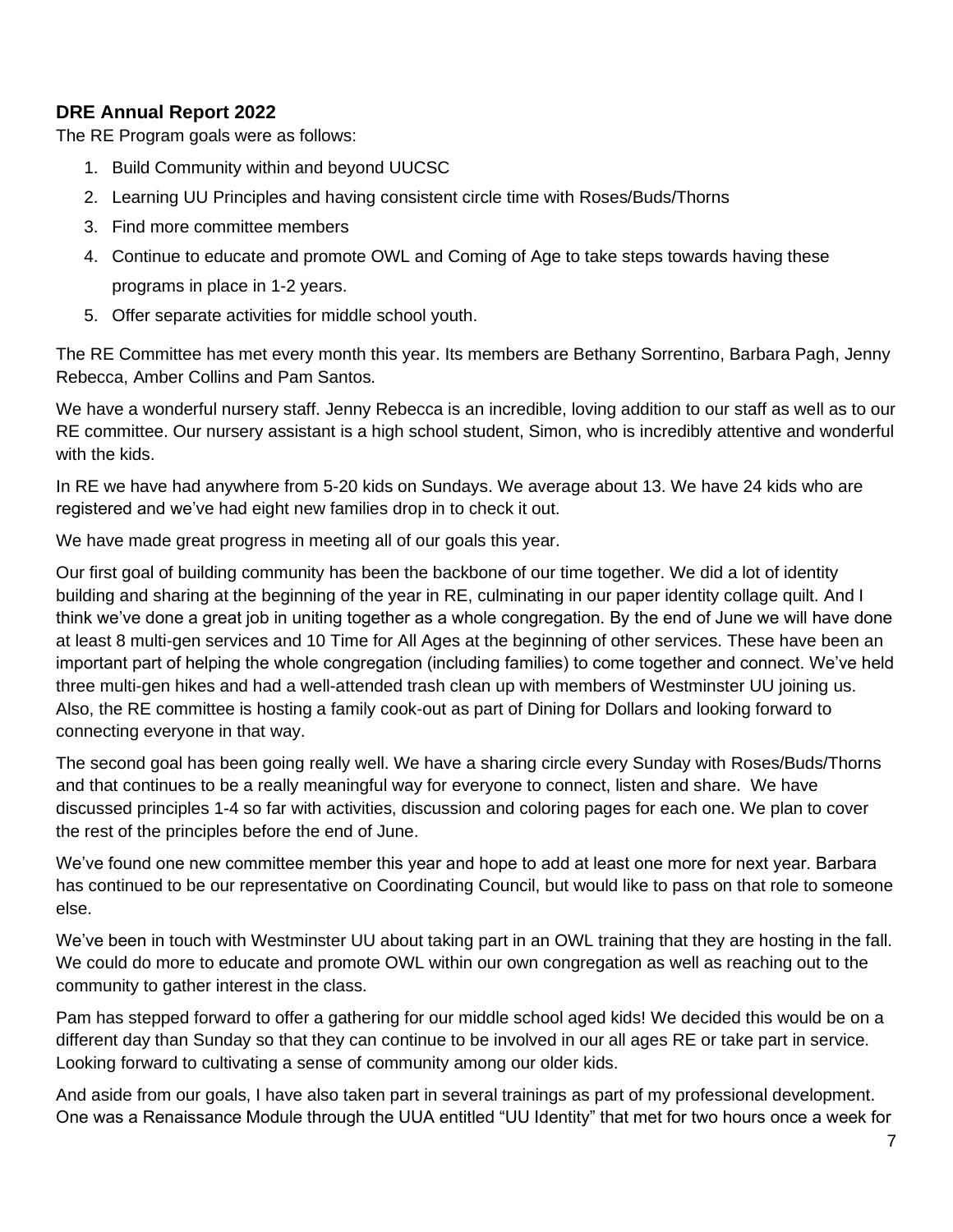five weeks. Another was a weekly class for six weeks through Radici Studios called "Raising Anti-racist Kids Through Art." And another was a two part training called "Youth Mental Health First Aid." These all offered really wonderful resources and information.

Something else I've worked on this year is a monthly online RE Newsletter that has stories, songs and UU resources for parents. And I create the RE column of the UUCSC enews. I'd like to be more engaged on Facebook and community outreach in the future.

We also did some wonderful organizing, cleaning and backyard improvements. Thanks to the work of several dads and kids we disassembled our old play structure and then the Grant family and I moved a free one from across town and put it together in our backyard. What a project! We've also added stumps to the spiral and planted the raised bed with peas. Inside we organized everything in the RE space, thanks to the amazing work of Elizabeth Quincy. Next step is to organize the DRE office.

Thank you all for everything you do and everything you are

Many blessings, *Lee Cowan*

#### *Finance Assistant's Report*

#### **2021-2022 ANNUAL REPORT OF THE FINANCE ASSISTANT, Susan Rogala**

This year started out with me transitioning to the position of Finance Assistant. I was still performing a small number of administrative duties until Sara was hired as the Congregational Administrator. Below are some notes about my role this year after the transition:

- My primary duties which consume most of my time are working on daily and monthly financial tasks. This includes paying invoices on a timely basis and recording my payments and any manual checks that are paid by the administrator in QuickBooks. Also summarizing all collections deposited by Jeff into Washington Trust and any PayPal contributions deposited into Bank Newport which are also reported to me by Jeff. I also work with Mary Alice to make sure the payroll is reported to the payroll processing company in order to process the monthly payroll accurately and on time. Mary Alice summarizes the payroll in order for me to enter it into QuickBooks. Part of the month end activities include the reconciliation of all of the bank accounts, running preliminary reports for Mary Alice's review. After she does a thorough review, she sends me any correcting entries needed and also some normal month end entries that cannot be made until everything is posted and reviewed.
- Year-end financial activities also take a lot of time and review after the month of June is closed. There are many reports that need to be prepared in order to confirm reporting accuracy. These reports are used for reporting to the Finance Committee, Bank Newport, and also for yearly UUA reports.
- Calendar year end tasks include issuing 1099's and issuing W 2's to the staff.
- I completed the UUA financial section in order to maintain UUA certification. This task was completed with help from Mary Alice.
- The Workers Compensation audit was completed online with a small reduction in premium primarily due to less hours worked during Covid.
- After the budgets are finalized, they are entered into QuickBooks. I have provided requested information pertaining to the current year budget and next year's budget in order to help develop accurate estimates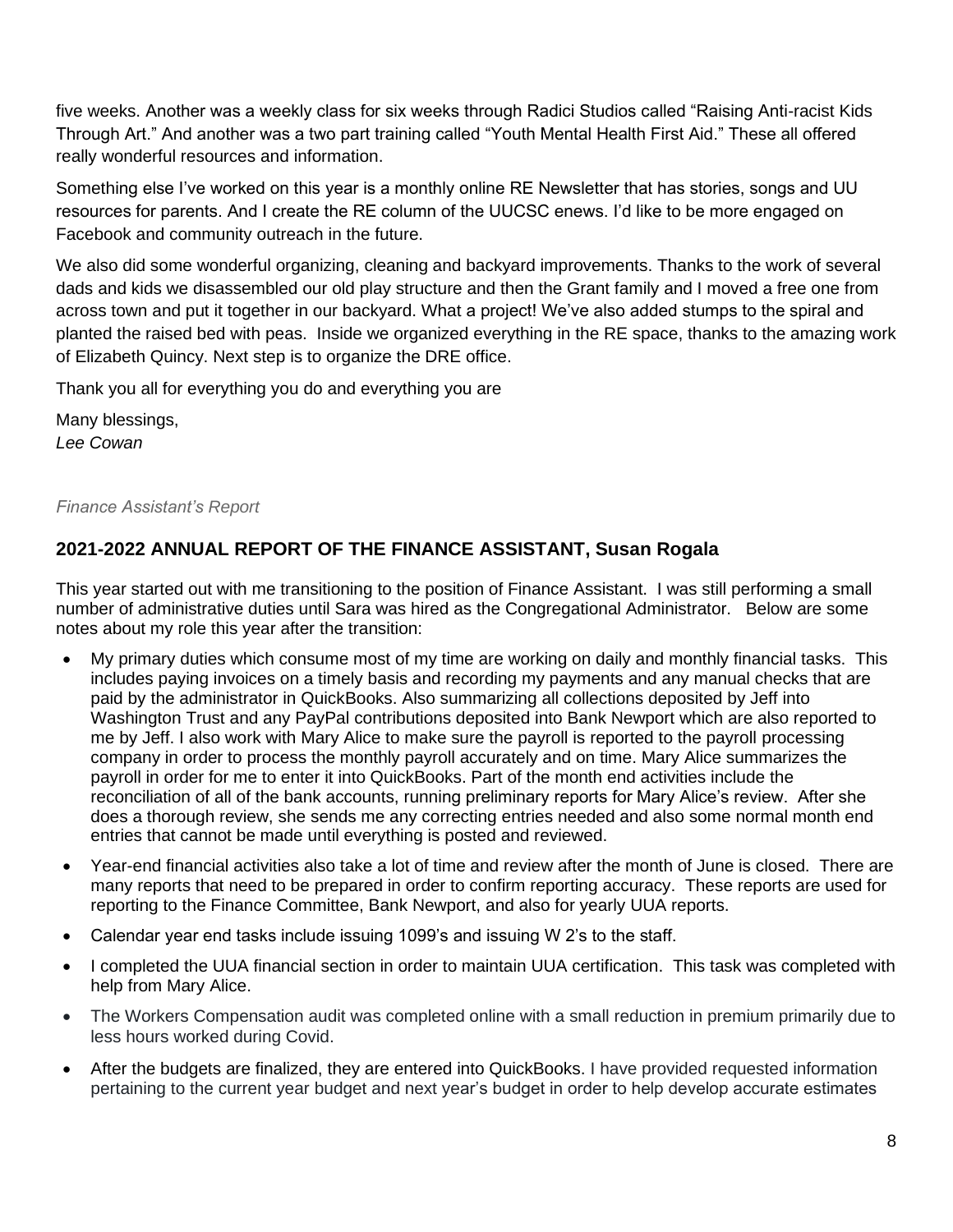for next year. During the year I have also provided budget versus actual information to staff and various committees as requested.

• Support was provided to committees as requested, such as Finance, Facilities and others with financial analysis, and other support as needed.

Thanks for all your support and I hope everyone enjoys the upcoming summer.

<span id="page-9-0"></span>Regards, *Sue*

*Budget Summary* 

#### **2021-2022 Income**

2022-2023 Income



UUCS: 2022-2023 Budget for Congregation 5-16-2022 Violennier.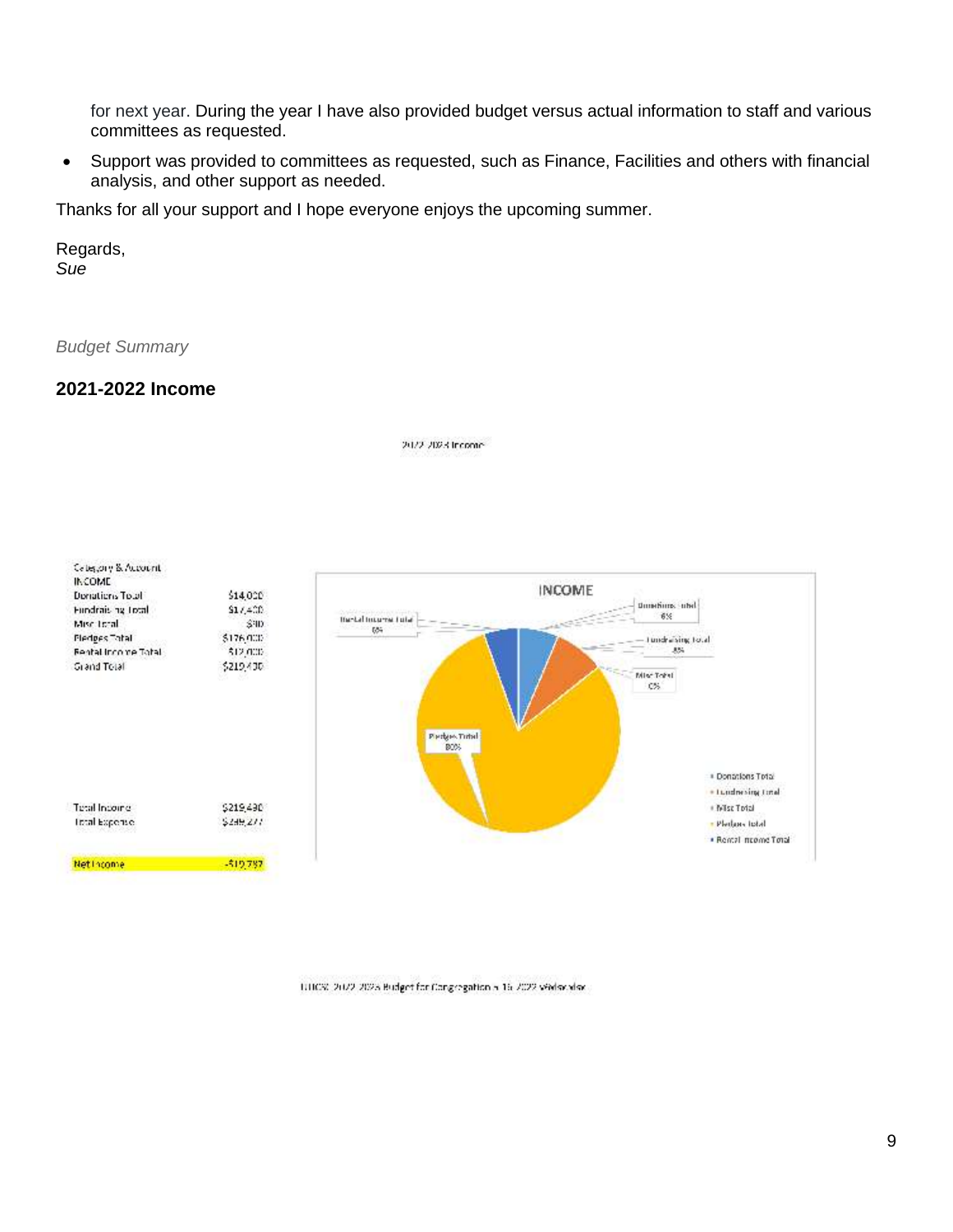#### **2021-2022 Expenses**

#### 2022-2025 - xperises

| - SP-NSE                  |             |      |
|---------------------------|-------------|------|
| Administration Total      | \$46,115    |      |
| Rene its Total            | \$18,033    |      |
| Tacillities Total         | \$35,526    |      |
| Fundraising Total         | 5200        |      |
| - luteTichly/Worship      | \$71,875    |      |
| Viortigage Lotal          | \$4,575     |      |
| Music Lotal               | \$28,241    |      |
| Programs lotal            | <b>SSOC</b> | Muse |
| Beligibus Education Total | \$31,912    | и    |
| JUA Total                 | 55,000      |      |
| Grand Total               | \$23\$,277  |      |
| latal Exacosc             | \$239,277   |      |
| <b>Total Income</b>       | 5219,490    |      |
|                           |             |      |
| Neutroome                 | -\$19,787   |      |
|                           |             |      |



UUCSC 2022-2023 Budget for Congregation 5-16-2022 Welsenber

| Total Income                                 | 5219,400.00  |         |
|----------------------------------------------|--------------|---------|
| <b>Ictal Ixpense</b>                         | 5239,277.32  |         |
| <b>Building &amp; Administrative Expense</b> | \$56,106.50  | 23.45%  |
| Committee Expense                            | \$10,780.00  | 4.51%   |
| <b>Staff Expense</b>                         | 5172,390.62  | 72.05%  |
|                                              | \$239,277.12 | 100 00% |

Mary Alice Kimball, Treasurer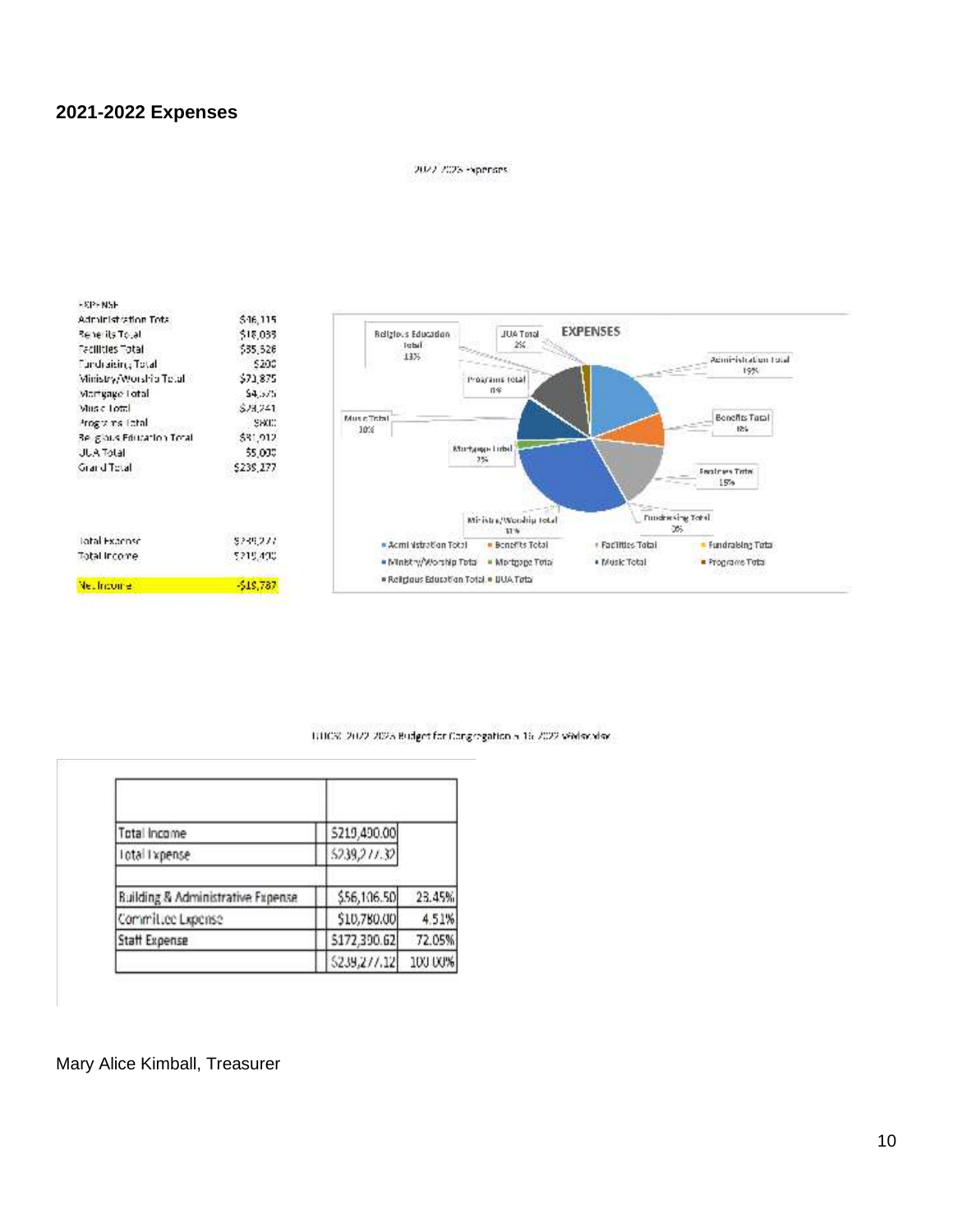#### <span id="page-11-0"></span>**FACILITIES 2022 ANNUAL REPORT**

#### **Highlights**

1. Annual Utility Savings from Previously Authorized Work:[1]

Lighting Upgrade:

- 25% decrease in electricity usage

 - upgrade resulted in substantial decrease in annual cost of electricity

 - UUCSC already recouped 4 times its initial investment for the upgrade when when our decreased annual cost of electricity is combined with the savings achieved by negotiating a new rate classification with National Grid

Conversion to Natural Gas:

- annual cost of heat reduced by 1/3
- UUCSC should be able to recoup its initial investment in another 3 or 4 years
- 2. Garden Committee:
	- established new perennial bed to screen front of our building with native bushes and cultivars that are bird and pollinator friendly
	- planted herbs in new bed for cutting when mature
	- planted bulbs last fall
	- planted annuals throughout the summer
	- continually pruned and weeded including

necessary severe pruning of bushed at entrance.

- 3. Pre-opening cleaning: Hired CleanRite and coordinated significant volunteer efforts
- 4. Roof repair and maintenance: Repaired leaks over kitchen, Minister's office and tenant office
- 5. A/C Maintenance: 30-year old units being maintained
- 6. Choir Room Emergency Exit and Stairs: Repair in progress
- 7. Icing on Ramp: Replacement of gutter system and trimming of shingles to prevent icing in progress
- 8. Parking Lot Lighting: To improve lighting at north end, communicated with Unit C; Unit C upgraded all outside lighting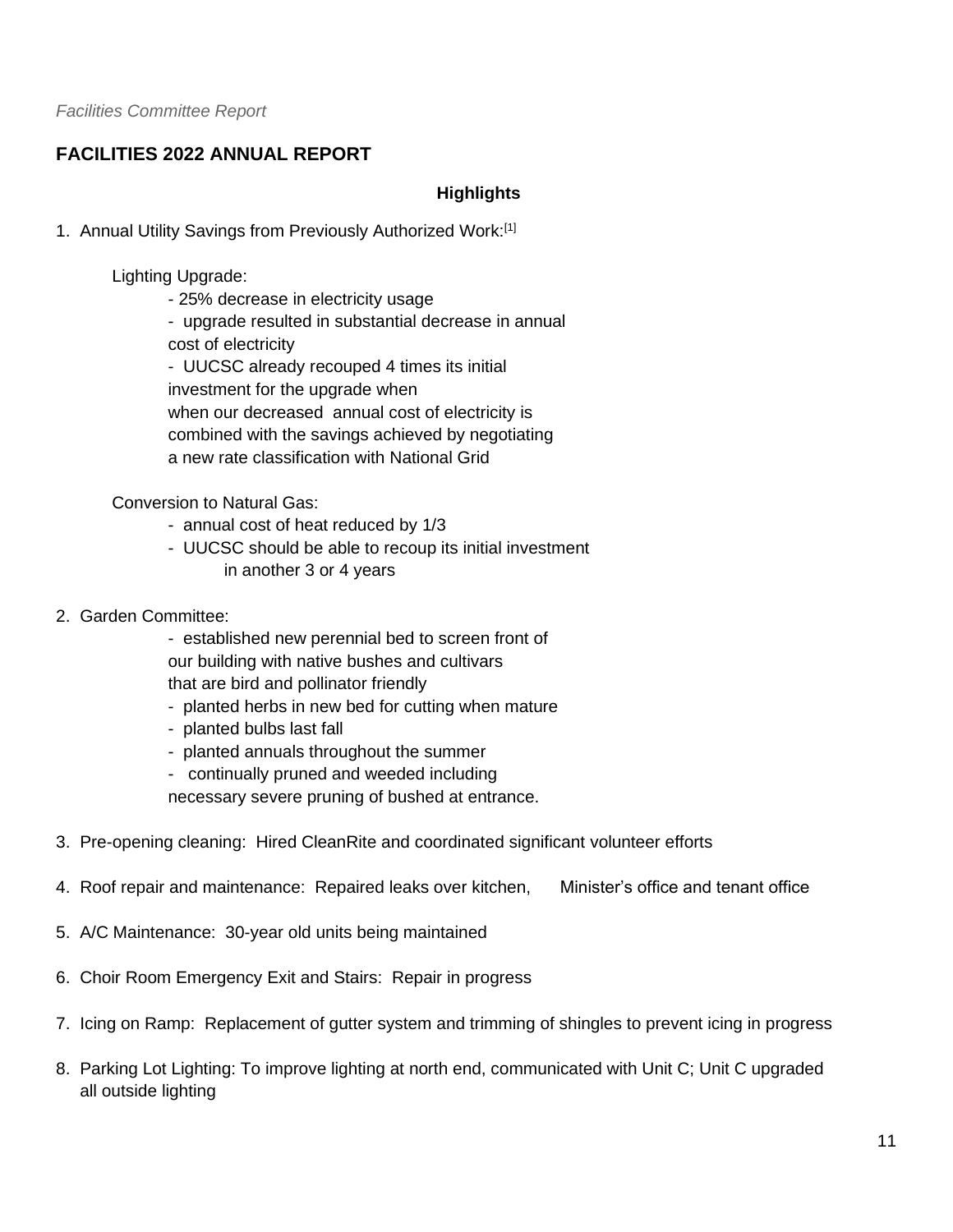9. Efflorescence on Sanctuary Walls etc: In process of hiring contractor to scrape the paint blistering caused by this chemical process and repair and repaint all affected areas

#### **Watchlist**

When we can pay for the following:

- 1. Replace leaking windows that cause heat loss in winter and overheating in warm weather, and rework walls in Minister and Administrator's offices.
- 2. Replace rusting "breakout" doors on RE level.

Respectfully submitted,

Facilities Committee

Jean E Burke, Secretary

[1] Detailed analysis will be shared with Board of Directors and available to all.

#### <span id="page-12-0"></span>*Finance Committee Report*

#### **Finance Committee - Annual Report - June, 2022**

Your Finance Committee is comprised of Aline Couture – Chair, Mary Alice Kimball – Treasurer, Jeff Berry-Collector, Sue Strakosch - Secretary, Patrick Gilligan, Marcia Boyd and Sandy Ketrow.

Our 2021-2022 fiscal year began with lots of changes.

1. UUCSC began without a Congregational Administrator. Sara Kaplow came aboard in October and joined our wonderful staff and jumped into the role without skipping a beat.

2. Rev Betty Kornitzer stepped in and provided the congregation much needed support and guidance while we searched for a minister.

3.The UUA connected us to Rev Denis Paul who met with our Board and began his role as 3/4 time minister on December 1, 2021.

4. Covid closed our meeting in person for many months.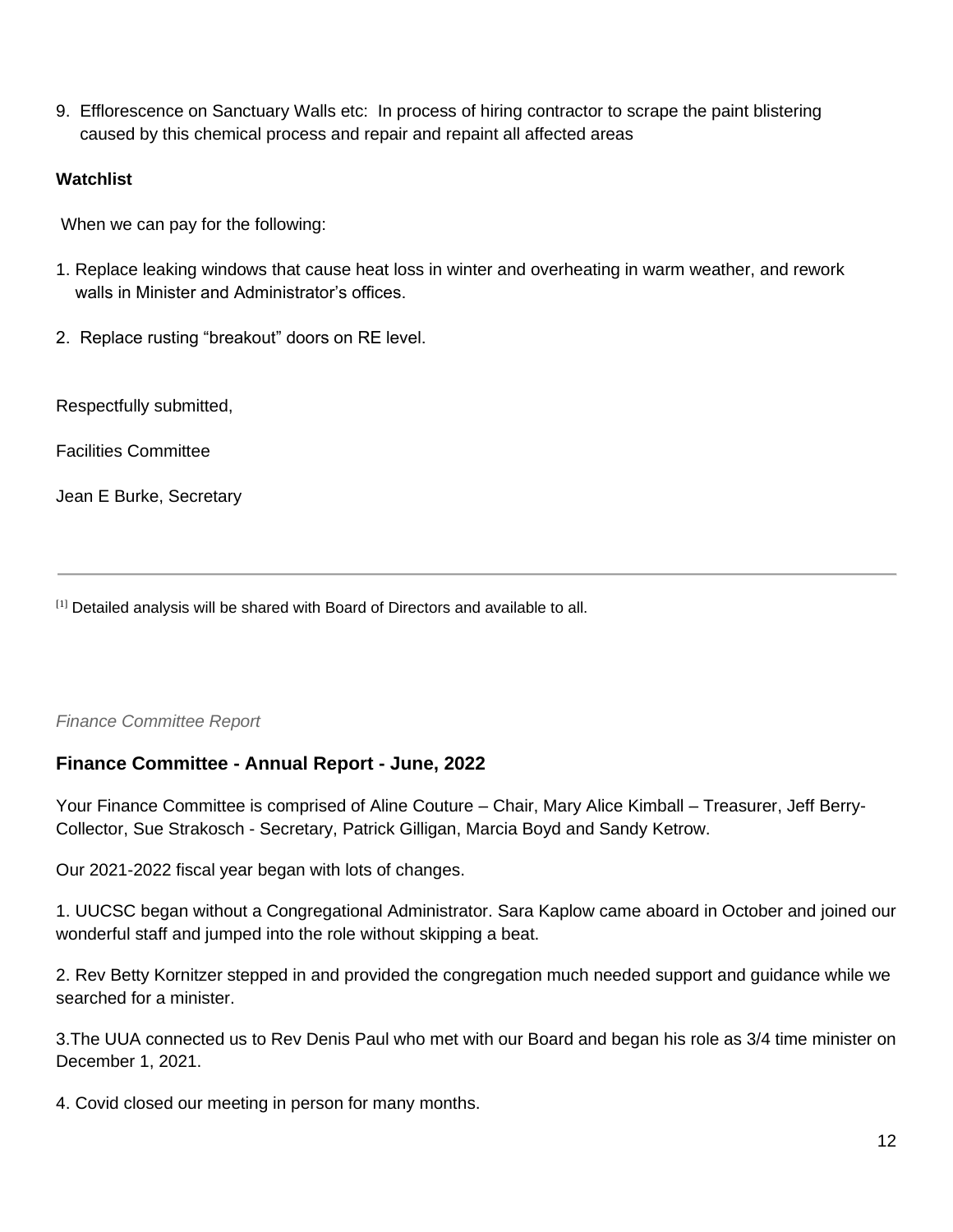This was an interesting exercise for our expenses. However, the congregation gave us your talent, time and treasures and, at this moment, we are expecting to end this year without a deficit. Part of the reason is that we received late pledge payments from prior fiscal years that increased our Income which we hadn't anticipated. A special **Thank You** to all our members for all your support.

#### **More Good News…**

The UUCSC received a \$50,000 bequest from our beloved Carolyn Hurdis last year. A task group has been formed to determine the use of these monies. The group is comprised of Jeff Berry, Dave Hurdis, Penny Hall, Gail Burchard and Caleb Grant. Carolyn's causes were Education and Social Justice. They are currently soliciting ideas from the congregation for the uses of these funds.

Also, Nina Collier is giving the UUCSC a gift of a middle railing on our front steps. The Board approved this donation which is very welcome to all of us who need support climbing stairs safely. We thank Nina's family for remembering her with this thoughtful gift.

Our Living Legacy Campaign (OLL) continues to receive pledged funds toward repayment of the mortgage. Our original mortgage was \$500,000 in 2008 when we purchased our building. The balance is now \$44,400 (as of April 2022). Our interest rate was lowered in August 2021 to 2.780% and our mortgage payment is now \$381.30 down from the original \$2,500 monthly. This is remarkable! As pledged money continues to be received, we may be in a position to make another pay down.

#### **Next Up**

We are hoping to restart our Equal Exchange Program. Something that we all use and another source of revenue to the congregation.

Our Dining for \$\$ bids are to be held in June. Headed up by Betsy Dalton and Trish Hindley it is a great opportunity for us to get together, have fun and support UUCSC.

#### **Budget for 2022-2023…**

Our budget for the year 2022-2023 has been prepared and is ready for your review. We are estimating that it will be a deficit budget as expenses have risen and our pledge dollars are still below out pre-pandemic level. We also anticipate extensive repairs to the walls and windows in the staff offices. The wall and window expenses are not in the budget that we will be voting on at the annual meeting on June 12. However, your Finance Committee is working to determine other sources of funds to pay for these necessary repairs.

#### **Finally…**

We need to hear from you. If you haven't already done so, please fill out a pledge card so we can better anticipate next year's income. We recognize that in these changing times, finances can change, and these pledges can be revisited if that occurs. We need to hear from you. Together Our Mission Goals Move Forward Respectively submitted, UUCSC Finance Committee.

Together Our Mission Goals Move Forward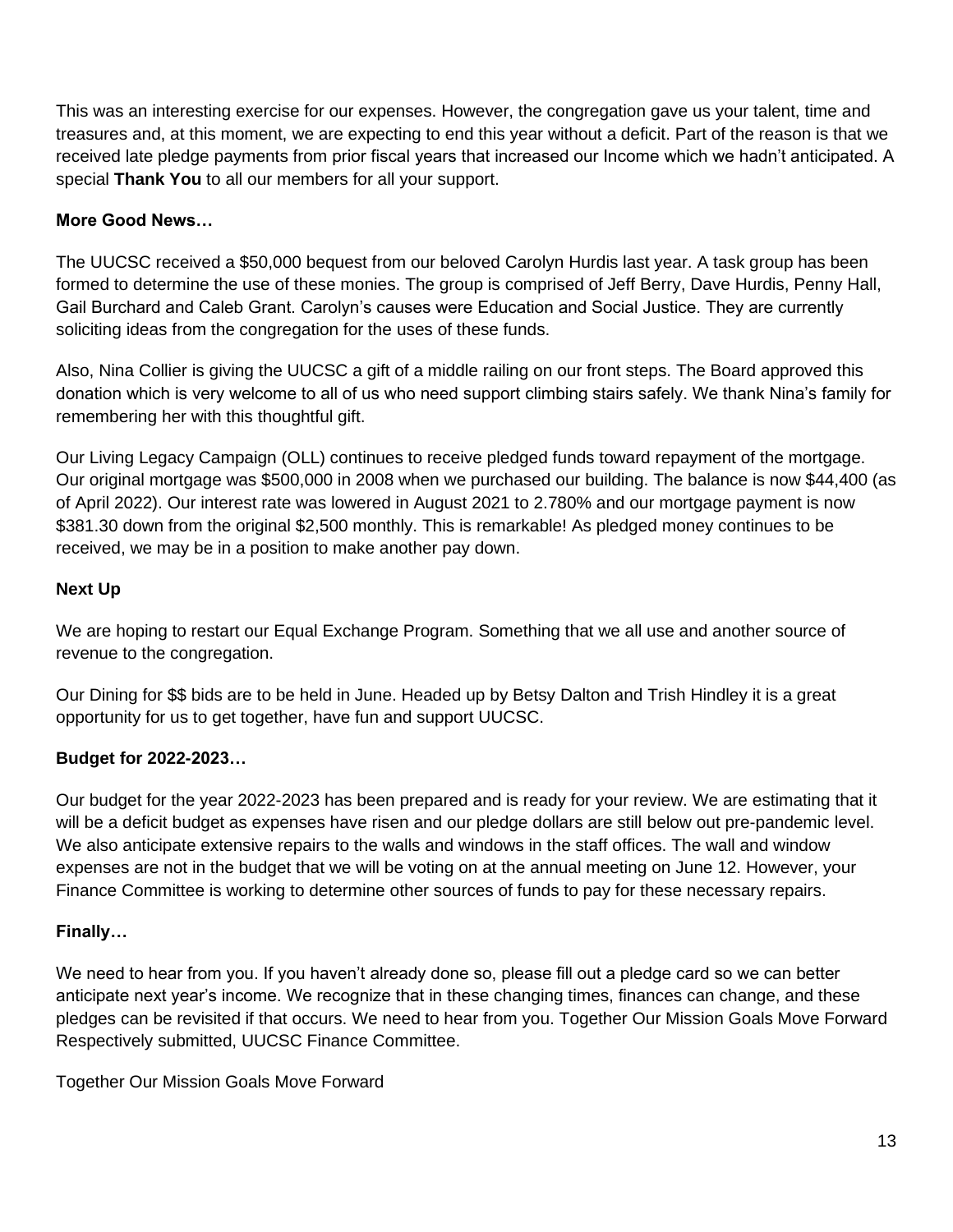Respectively submitted,

UUCSC Finance Committee

# [Link to Pledge Card](https://uusouthcountyri.org/annual-pledge/)

<span id="page-14-0"></span>*Stewardship Committee Report*

#### **Stewardship Committee Report 2022-23 Pledge Campaign**

Serving on the committee for the first time as been a learning experience, especially since being the chair is a major responsibility to both the committee and the congregation. Passing on the knowledge of past procedures and expectations proved to be some what difficult, so I have gathered information in a notebook that I hope will facilitate future transitions. I have also asked the Board to appoint a small task force to clarify expectations for the stewardship committee and to outline anticipated procedures.

The stewardship campaign began on 2/23/22 and ended 3/28/22. 118 pledge packets were mailed to all of the addresses on the active members and friends list. 72 have responded. The total pledged is \$177,000 which is short of the \$200,000 goal and much less than the \$230,000 expenditures for 2021-22. If pledging continues to fall, as it has over the past few years, the Board will have to seriously pursue more fundraising activities.

Submitted 5/10/2022 by Mary Fulton

<span id="page-14-1"></span>*Communications/Publicity Committee*

# **Annual Report for the Communications Committee, 2021-22**

The Communications Committee for 2021-22 continued to work closely with the staff to provide current information to the congregation and beyond through the UUCSC websit[e](https://uusouthcountyri.org/) [https://uusouthcountyri.org,](https://uusouthcountyri.org/) our weekly newsletter titled UUCSC NEWS AND UPDATES, and our Facebook pag[e](https://www.facebook.com/UUCSC/) [https://www.facebook.com/UUCSC/.](https://www.facebook.com/UUCSC/) Analytics of all digital platforms show increased use by our congregation, as we all are becoming more adept at accessing information online and using digital tools.

From our budget, we purchased a Zoom account for use by the congregation for Sunday services, committee meetings, and Rev. Denis' meetings and communications. We set up a management system for Zoom use, establishing recurring meetings and working with CA Sara Kaplow to insert those links into the church calendar and trained new users (10 active at this time but open to new users as needed.)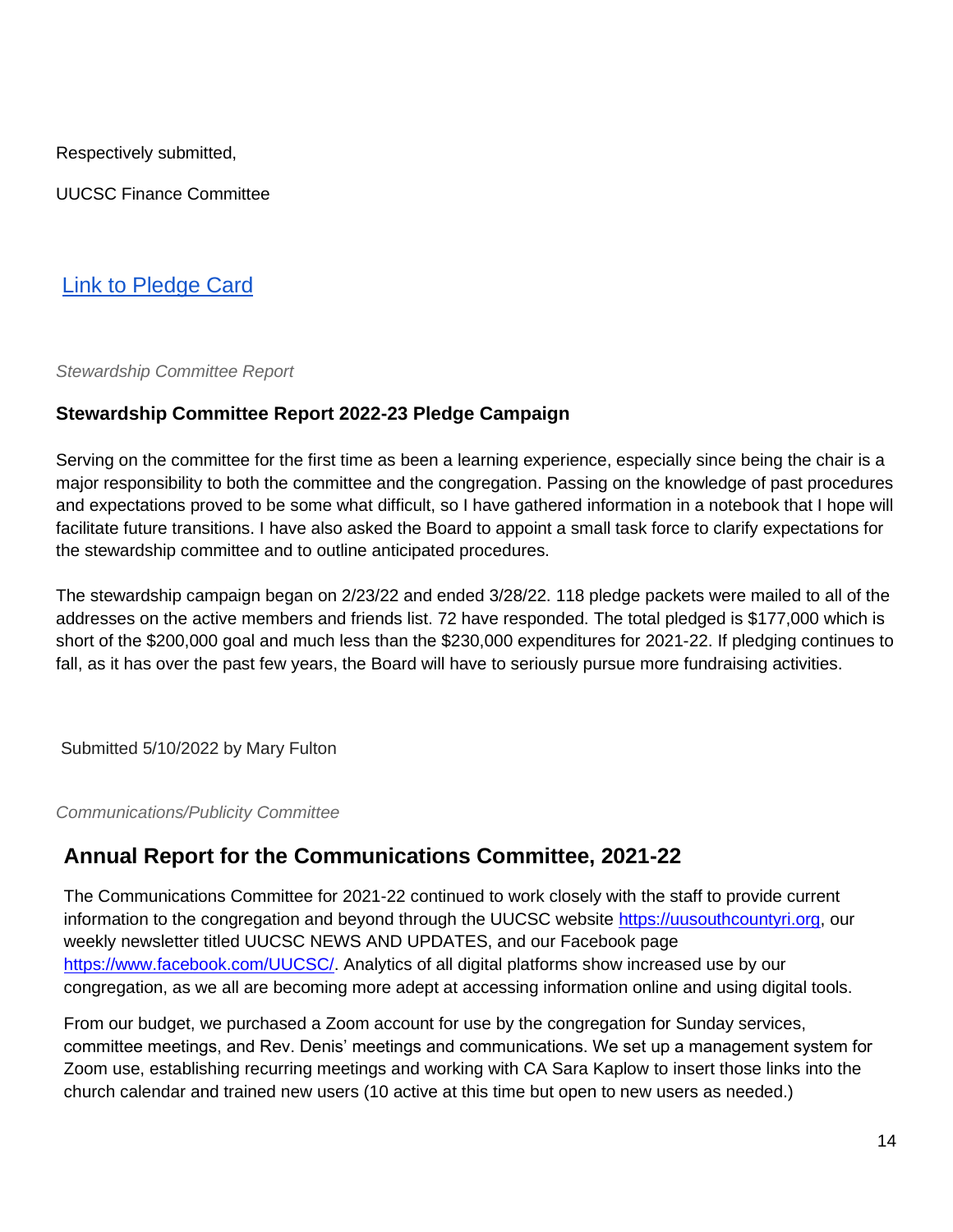Coordination of this process is critical, because it is a single use account, and only one meeting at a time can take place.

We met on Zoom regularly at 4:00 PM every other month in the week preceding the scheduled Coordinating Council meetings (Sept., Nov., Jan., Mar., May.)

#### **Committee Members:**

Etta Zasloff – Website content, Newsletter Editor Betsy Dalton – Facebook Will Bender - Webmaster Linda Dupuis – Membership Directory Sky Kimball – Zoom Tech Barbara Pagh - Photographer Elizabeth Donovan – Board Liaison

The committee welcomes new members with an interest in improving communications at UUCSC.

#### *Submitted by Etta Zasloff*

<span id="page-15-0"></span>*Membership Committee Report*

#### **Membership Committee Report, 2021-22**

#### *Elise Bender – Acting Chairman*

As acting chair I was a one-person committee. Given that the pandemic was and is still prevalent in our community most activities and accomplishments were designed to keep our congregants safe and our building germ free.

- Created Contact Tracing List for in-person attendance at Sunday services. (Updated weekly)
- Created phone tree to inform congregants of a covid outbreak.
- Updated Members and Friends List. Divided it into two categories Active and Inactive
- Coordinated Opening, Closing and Ushering schedules for Sunday Services.

#### <span id="page-15-1"></span>*Music Committee Report*

#### **Music Committee Report 2021--2022.**

**Music Committee members**: Chair Alison Buffum, Susan Pavlow, Sandra Ketrow, Nick Smith

Our year started out singing together in person with masks on. We began slowly and had shorter rehearsals, kept windows open, stood far apart. Our choir has been smaller than usual but is still joyful.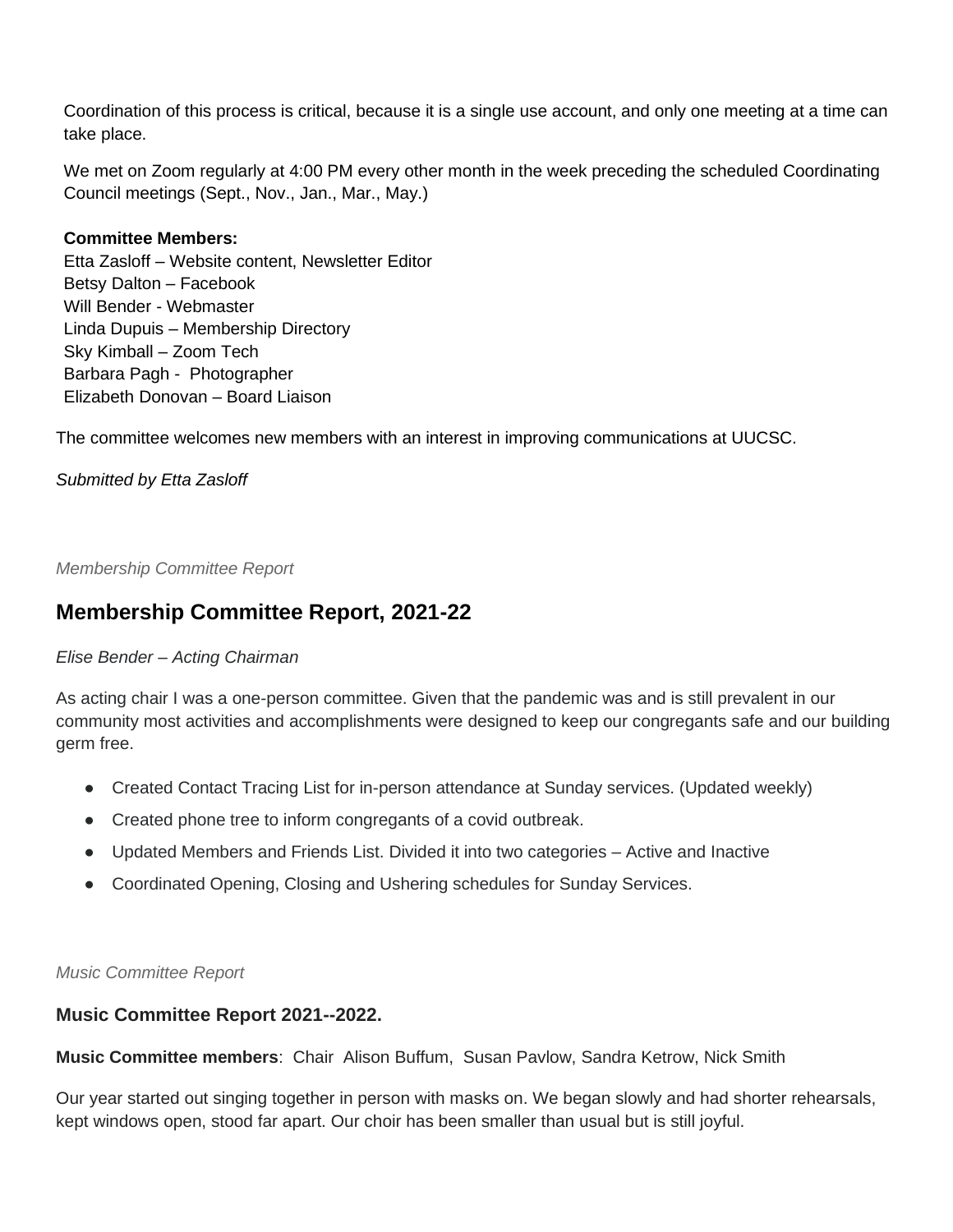There were two Christmas Eve Eve services with a break between them to air out the space. We gave attention to vaccination status and had windows open. We had a few choir members and support singers out with covid, but Mike found last minute replacements and everything was a success.

Singing with masks on has been challenging. We continue to sing this way for the health of all. Jane and Lou Rubenstein have maintained our music library. Mike has provided many new, wonderful and challenging pieces for the choir to master. He has also worked with us on our sight-reading skills. He has played beautiful music for the enjoyment of all.

The annual Music Service is being planned and rehearsed. The date of the service is June 12. We will have a variety of music and will include the children this time as well. We are lucky to have Nick Smith helping with this as well as playing one of his original pieces. We have a couple of other UUCSC musicians playing also.

Our Music Director, Mike Galib, continues to work tirelessly and thoughtfully on a stellar music program.

Respectfully submitted,

*Alison Buffum*

#### **Personnel committee report 2021-22**

#### **Membership:**

Elizabeth Dalton, *Chairperson* Susan Pavlow, *Member* Clare Sartori, *Member* Nick Smith, *Member (one seat vacant)*

#### **Purpose:**

The Personnel Committee ensures that the UUCSC is staffed appropriately with qualified personnel and demonstrate commitment to the UUCSC and its work. We recommend and maintain staff policies, procedures, and practices between the staff and congregation. Annually, the Personnel Committee works with the UUCSC Board of Directors to review staff contracts and to develop contracts for the upcoming year. Each contracted staff member has a Personnel Committee liaison as a resource and advocate for any issues that may arise.

#### **2021-2022 Activities:**

**Staff Hirings:** In 2021-22, the Personnel Committee assisted in securing the hiring of 2 new staff members: Reverend Denis L. Paul, Contract Minister, and Sara Kaplow, Congregational Administrator.

**Staff Contracts:** In 2021-22, the Personnel Committee assisted in development and review of contracts for continuing staff: Michael Galib, Music Director, and Lee Cowan, Director of Religious Exploration. Additionally, the Personnel Committee assisted with the development, review, and implementation of contracts for all continuing staff, in conjunction with the Finance Committee and the BOD. Continuing Staff include: Rev. Denis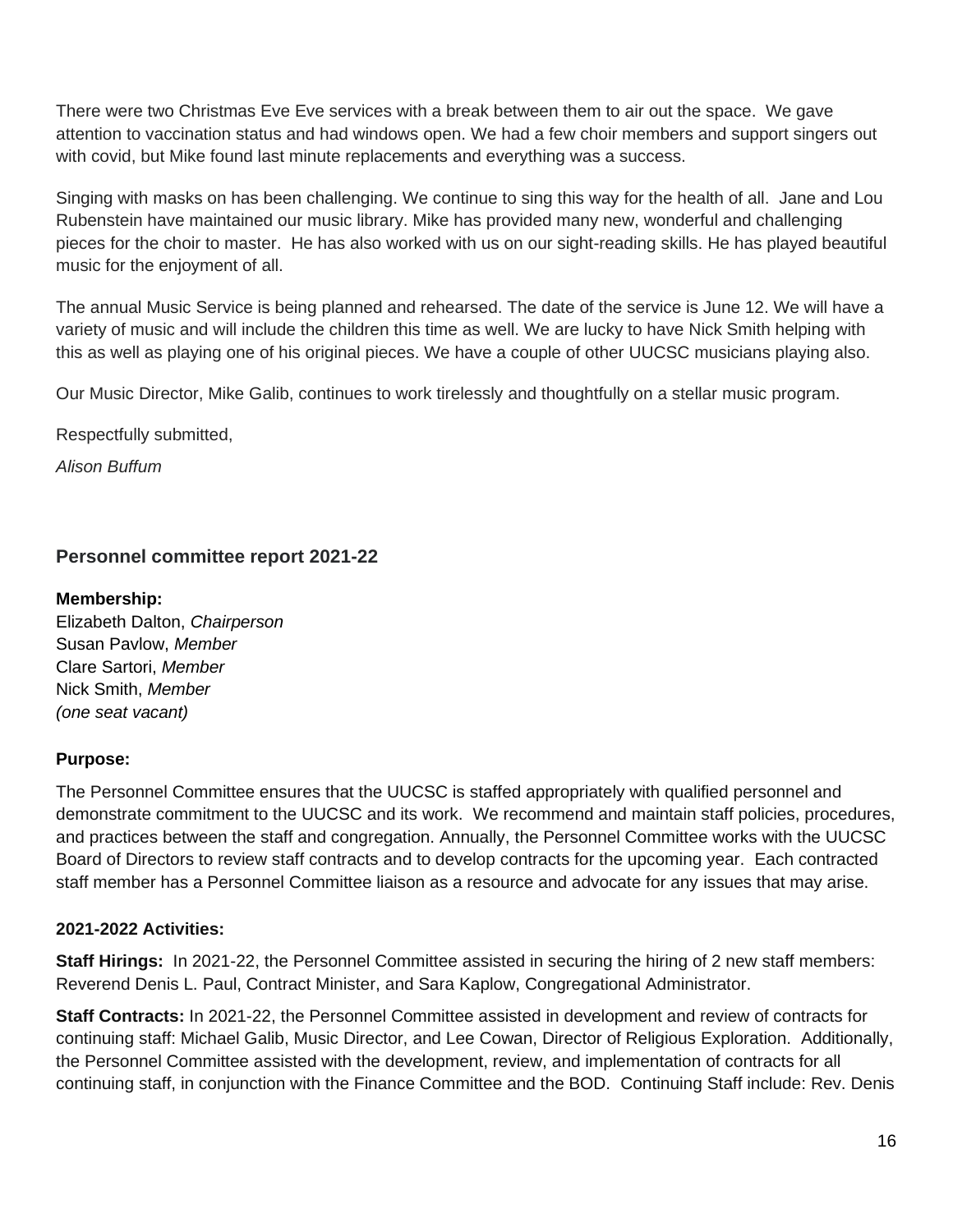Paul, Michael Galib, Lee Cowan, and Sara Kaplow. Hourly staff (Bookkeeper & nursery aides) work under letters of agreement.

**Meetings:** In 2021-22, the Personnel Committee met regularly (approximately every 2 months) to review personnel status, work at hand, and any issues or problems to be addressed. Most meetings were held via Zoom, with addition of an April Personnel Committee Retreat.

**Personnel Policy Manual (PPM):** The Personnel Committee conducted a comprehensive review of the PPM and developed recommended updates to the current manual. The new updated version of the PPM will be available for use at the start of the 2022-23 UUCSC year (July 1, 2022).

#### **Proposed for 2022-23:**

**Comprehensive Policy Handbook Review:** UUCSC has numerous policy handbooks that supplement the PPM, and the Personnel Committee will review each one to develop and produce updated versions of each of these policy handbooks.

*Submitted by Elizabeth Dalton, Chairperson*

<span id="page-17-0"></span>*Social Justice Report*

#### **Social Justice Annual Report 2021**

#### **Social Justice Team Annual Report 2022**

Cathy Solomon, *Chairperson* Jean Bowen, *Co-Chair*

#### **Social Justice team**

- 1. Zoom meetings were held 10/6 and 2/9 for the full team.
- 2. UU Legislative Ministry: Cathy is attending monthly meetings of the UU Congregations in RI. They have a long list of legislation that they monitor. Very informative!
- 3. Penny announced she will step down as Racial Justice chair in June.
- 4. How to structure and focus the SJ team?

In May a congregation wide survey was sent out via email with four questions.

- a. What are your top three most important Social Justice issues?
- b. What social issues do you want to learn more about?
- c. How would you like to receive Social Justice news? The Weekly newsletter, your own research or a separate newsletter for social justice only?
- d. How often do you want to hear from Social Justice?

The results of the survey will guide me in how and if the team should be structured going forward. If we narrow the focus can we be more effective in supporting our community? Can we improve communication and the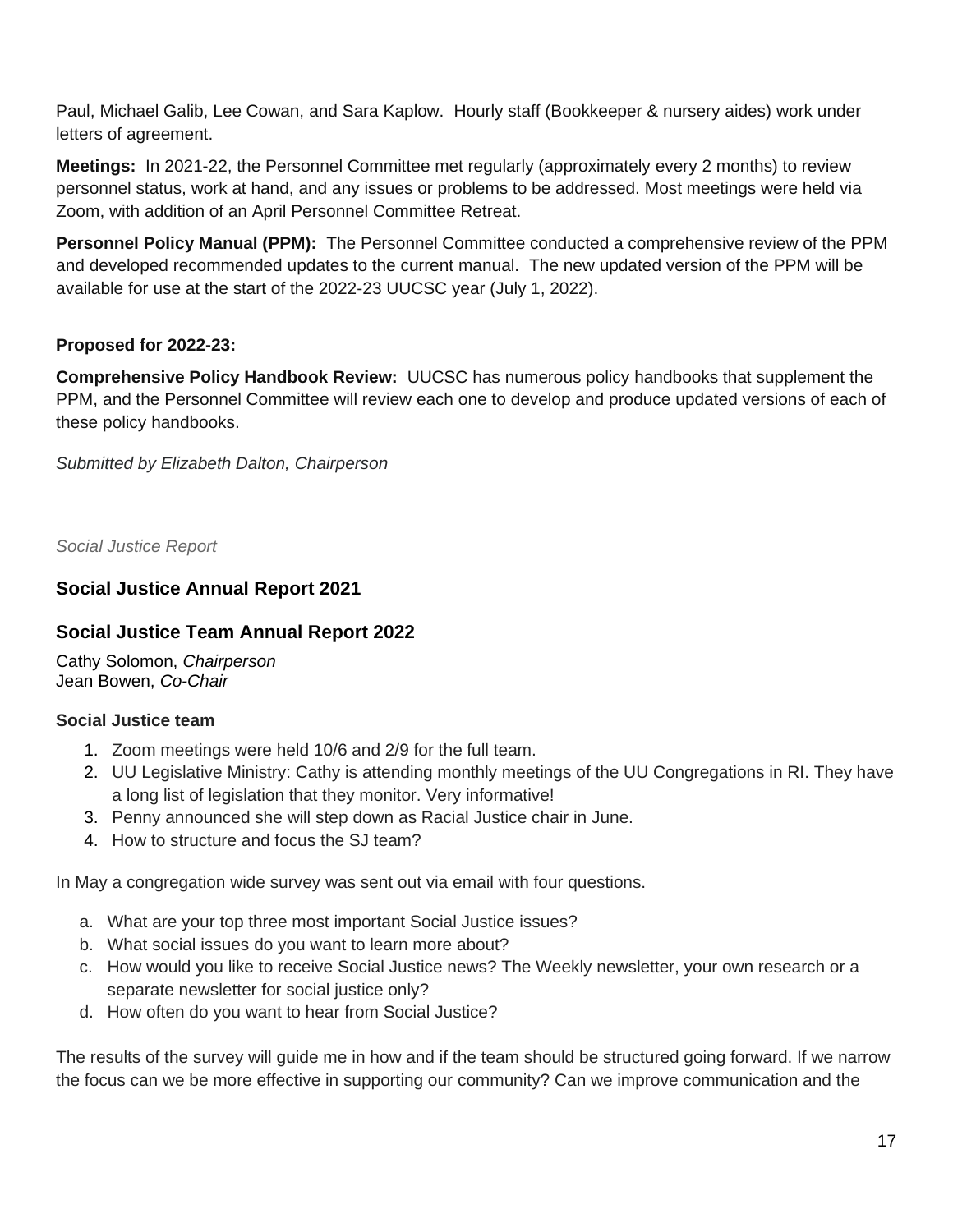sharing of information within the congregation? Can a more active social Justice effort lead to increased membership.

Cathy is a leader in the Womxn Project and The Huddle. The UU and Huddle members sent out over 2000 postcards to area residents to ask for their support of legislation to provide state medicaid funds for abortions to state employees and women eligible for medicaid.

#### **Gail Burchard, Together Women Rise**

Our Peacedale chapter of "Together Women Rise" is back to having physical potlucks. The month of May, Carolyn Gilligan hosted and in April, Susan Jordan invited us all to her home in "The Village @ Warden's Pond". Good to see old familiar faces, and happy to see some new folks who are interested. We are no longer doing a formal "presentation" for the grantee of the month, but watching the video at home, and using time to discuss how it relates to us. The Peacedale Chapter has raised \$40,717.08 in the 5 years we have existed….bringing in \$485 last month. We continue to meet on the first Tuesday of the month 6-8 pm, with members bringing a dish to share. Gail Burchard will be hosting on June 7 @ her home, announcing all are welcome. Together Women Rise donate to women and children in developing countries, focusing gender equality, health, nutrition, education, & financial stability, with recipients creating their own progression of the donation.

#### **Jean Bowen, Moms Demand Action for Gun Sense**

The RI Chapter of Moms Demand Action for Gun Sense invited faith communities to gather for "More than thoughts and prayers." UUCSC members joined with others at the State House, in May to advocate for gun sense legislation which would require safe storage for firearms and limit the size of bullets in magazines. Community volunteers from Moms Demand Action were there to support us in lobbying activities.

Safer Communities for Justice is a program of Moms and offers education, advocacy and support in the Providence area to Mothers who have lost their children to gun violence. In this work we collaborate with the NonViolence INstitute, the Attorney General's office, the Providence Police Department and the Mayor's office.

Jean organized a rally on the Supreme Court's proposed abortion ban. Rallies were held all over the country. We met at the Narragansett Sea Wall in May and over 110 people attended.

#### **On behalf of Johnnie Rodriguez:**

South Kingstown School Department: UUCSC members have been very involved and supported TASK and Beloved Community Advisory Board. We attended the school committee meetings in support of the Antidiscrimination policy, supported candidates in the last 6 years, kept informed of the too many coming and going of school superintendents and voted for budgets that kept more teachers and other adults in the classroom. The CRT debacle was of utmost concern and our members were outspoken on this issue. And finally we met with the SK Police on school issues. We continue to support quality education for all students.

**Etta Zasloff:** Etta and other UU's attend the Anti- Racist Coalition weekly rallies in downtown Westerly. Members are actively engaged and attend meetings of the League of Women Voters and Southwestern Rhode Island Progressives.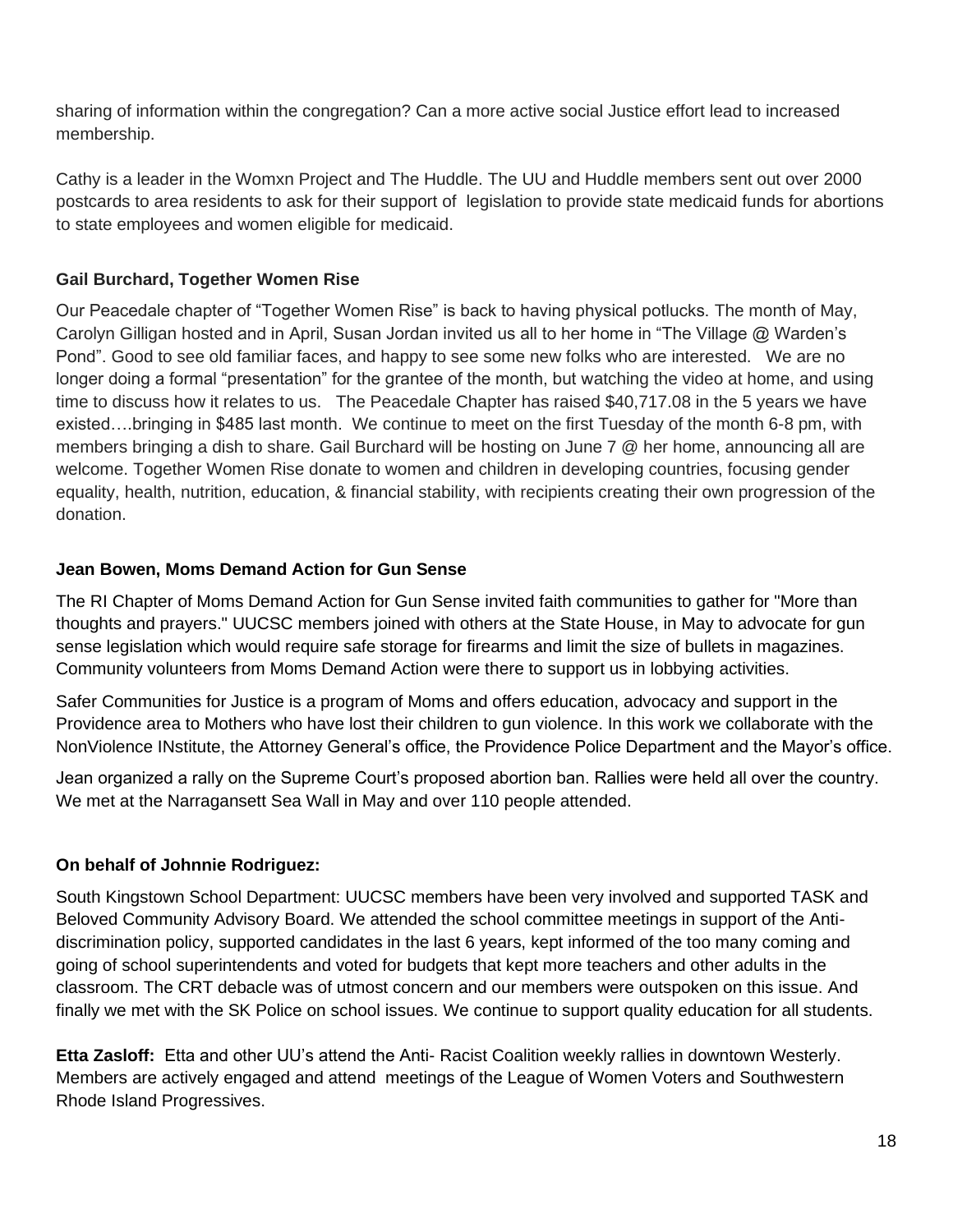**Barbara Beckwith, Share the Plate:** The Congregation has generously donated to local and RI non-profit organizations that support the work of justice and equity in the areas of concern that UUCSC members have determined as priorities.

- Habitat for Humanity \$674
- AMOR \$432
- Farm Fresh RI \$309
- Thundermist Trans Clinic \$447
- Dorcas International \$587.

Note that the Congregation receives an equal amount from the donations of sharing the plate 50-50. All the organizations are vetted with the IRS tax exemption 501c3.

#### **UUCSC Antiracism Group: 2021-2022 Annual Report**

The Antiracism Group has been meeting through Zoom on the second and fourth Mondays of every month. Our mission is (1) educating ourselves by reading and listening to scholars, activists and people who have lived experience of racism,

(2) sharing our learning with the congregation, and (3) advocating and taking action in the wider community.

We began the year reading about Critical Race Theory and supporting the Teach Truth campaign, which was organized by SURJ-RI to protect pupils' right to learn about slavery and its legacy, among other things. We wrote emails to legislators and rallied in North Kingstown to stop the recall of Jen Lima for her advocacy of equity and inclusion.

We attended South Kingstown School Committee meetings on Zoom and in person, to speak and support the Antiracism, Anti-harassment, Anti-bullying Policy the BIPOC advisory team had written for the high school, which passed.

We continued to read and discuss Derrick Bell, Kimberly Crenshaw, Ruby Sales, The Sum of Us by Heather Mc Ghee, The 1619 Project by Hannah Jones, and many other articles and podcasts. We posted relevant titles for the congregation to find in the Black Lives Matter section of our website and the UUCSC weekly newsletter. We discussed and supported the Eighth Principle.

In recent months we have been learning about the issue of reparations. We read Ta-Nehisi Coates, Dave Roos and others and discussed ideas. It has also been illuminating to read A Matter of Truth:The Struggle for African Heritage and Indigenous People's rights in Providence, Rhode Island, 1620-2020, by Keith Stokes and Theresa Guzman Stokes, written to show the basis of the case for reparations.

On May 23 we have invited all who are interested to attend our meeting, when we will discuss The Fire Keeper's Daughter, the read-across-Rhode Island book about a young woman who is half indigenous and half white.

On May 29 we are leading the worship service, centering on Negro Spirituals and ideas about reparations. It's been a full year.

*Penny Hall* Facilitator of the Antiracism Group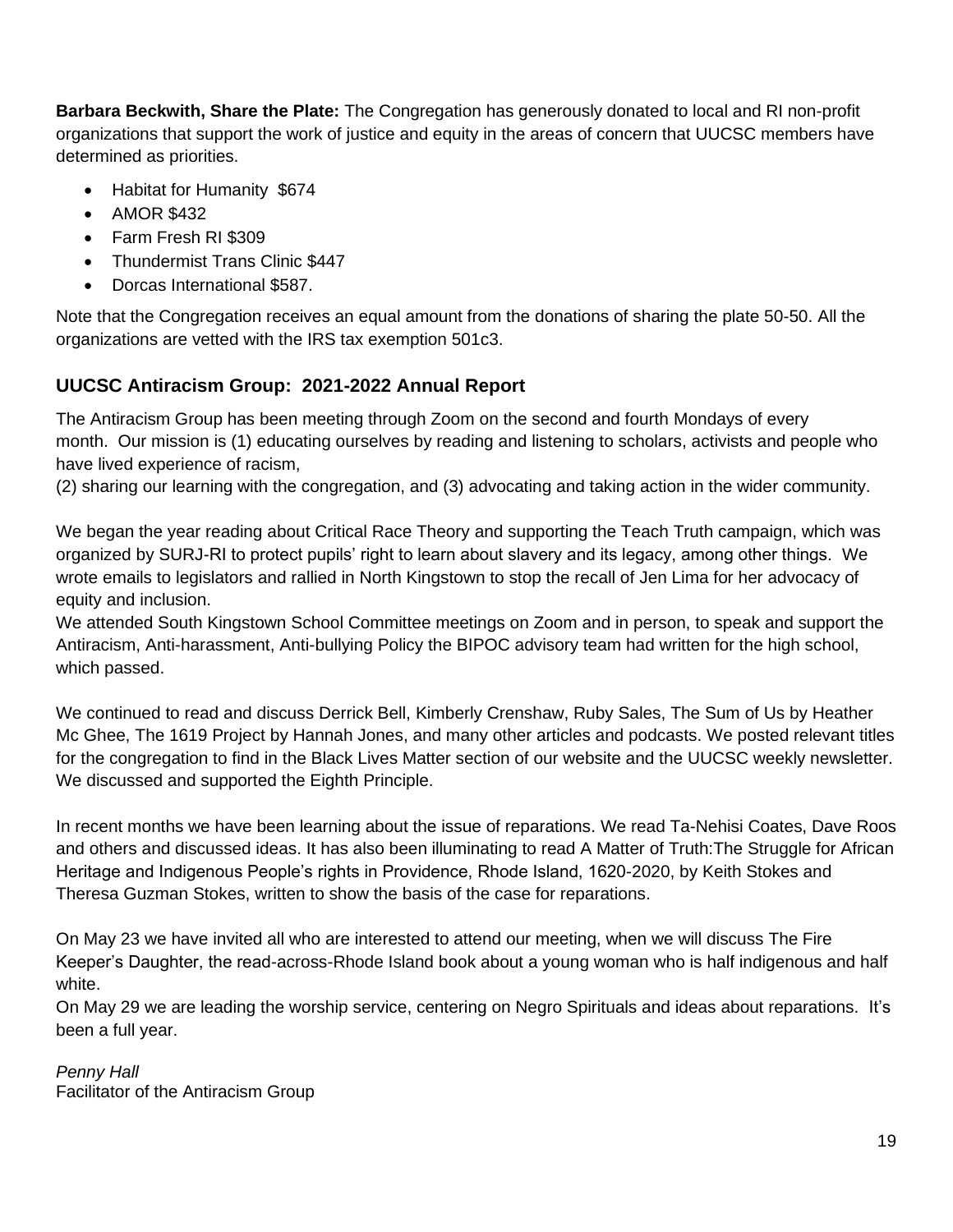# <span id="page-20-1"></span>**2021-2022 UUCSC Worship Committee Annual Report**

**Worship Committee:** Adria Evans (chair), Amber Collins, Johnette Rodriguez, Kathy Swink, Sue Strakosch, Lee Cowan (unofficial)

The WC has had a challenging year: lots of work, flexibility, and help from other committees required. From July 11—December 19, 2021, we were responsible for 23 Sunday services. ("Responsible" usually meant arranging for and connecting with speakers, acting as Worship Associates and overseeing publicity.) Most of these services included speakers (either congregants or external), while we in Worship fully "did" a few others (Amber's goddess sermon, Kathy's Water Ceremony, Johnnie's Gratitude service, my Chanukah service with Jonathan Sigman, and Lee's October Multi-Gen & Winter Solstice services come to mind). Only the last two August services were videos from another congregation. The 8 Summer services were done via zoom, while the 15 Fall services were live in the sanctuary, and parts of these were filmed and uploaded to YouTube.

None of this would have been possible without our flexible zoom hosts, ushers, choir members, Michael, Sara, Etta, the facility folks, and the clean team.

From January through June 2022, Worship is directly responsible for 7 services and paying attention to 3 others (that Music, Anti-Racism, and the UUA will run).

Summer 2022 (July 10—August 28): Of the 8 services, Worship will have 5 services, and Rev Denis will have 3. Although many seem to want outdoor services, those run by Worship will be in the chapel, live at 10 am, unless a make-it-happen-outdoors committee spontaneously forms. Johnnie is the point-person for speakers and musicians. Without Michael or a summer pianist, it would be great for the musicians among us to come forward; a summer music crew (of musicians and singers) would enhance all our summer offerings.

Of special note: This detailed report would not be possible without the meticulous minutes and notes kept by Sue Strakosch. This is in addition to her being a Worship Associate and her other behind-the-scenes work.

My personal thanks to our Worship wizards.

Respectfully submitted, *Adria Evans*

#### <span id="page-20-0"></span>*Nominating Committee Report*

#### **Report of the Nominating Committee**

The Nominating Committee nominates the following members for election to the following positions:

#### **Nominations to the Board of Directors**

**Patricia Hindley** Vice-President 2022-24 **Elaine Stannard** Director 2022-2024 **Russell Stokes** Director 2022-23 (filling a vacated seat) **Mary Fulton** Director 2022-2024

#### Respectfully submitted,

Committee members Gail Burchard, Val Follett and Linda Whyte Burrell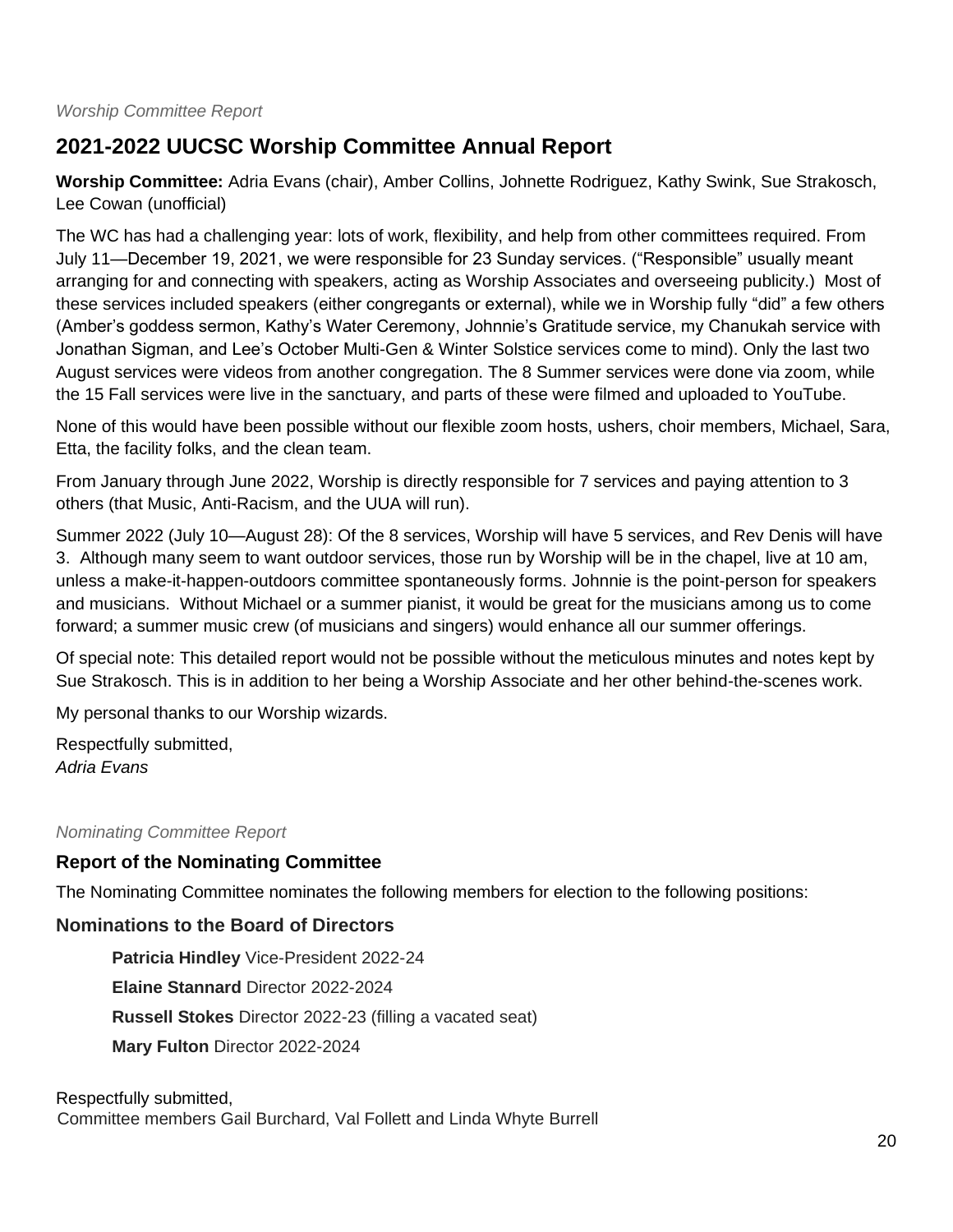#### **Pastoral Care Committee**

 The Pastoral Care Committee supports and attends Members and Friends of UUCSC in times of illness, crisis and loss. We are delighted in our working relationship with Rev Denis. His experience and style of pastoral care are a great gift to our Congregation.

We are pleased to have facilitated the creation of Helping Hands, the ministry that supports congregants in need of temporary assistance such as rides to appointments, a meal or two and notes and cards.

 UUCSC has been blessed by a relativity mild passage through the past couple of years, compared to many others.

In the Faith,

Barbara Beckwith,

Sky Kimball, Joan Ray and

Linda Whyte Burrell, Chair

#### **Helping Hands Report**

#### **Dear members of UUCSC,**

I believe Helping Hands is not technically a committee, but wanted to include some information and a report on our activities this year. We exist as a practical support to fellow congregants, to connect people who need a service with those willing to provide the service (such as rides around town, meal preparation and delivery, etc).

In March, I participated in a Zoom meeting with about 11 others to decide the direction of this workgroup. I offered to facilitate and coordinate Helping Hands and received the current list of contacts from Lynda White-Burrell. This list was graciously transformed into a spreadsheet by Betsy Dalton and currently has 30 people who have offered rides, meals, phone calls, cards & notes, as other "odds & ends."

Since that time, Randi Marten has agreed to be a co-facilitator with myself. We are planning a division of work based on our various scheduling needs. At this point, the plan is that I will serve as the primary contact person and Randi will help with phone calls and scheduling when we receive requests. We are meeting next week to go over our process and plan for some proactive engagement with the congregation.

So far, we have helped coordinate rides for two people and have mailed several cards to those in the congregation who are going through a hard time. We plan to keep a list of services provided, and will be adding to our growing spreadsheet so we can easily keep track of this information.

Some plans for where we will go from here: